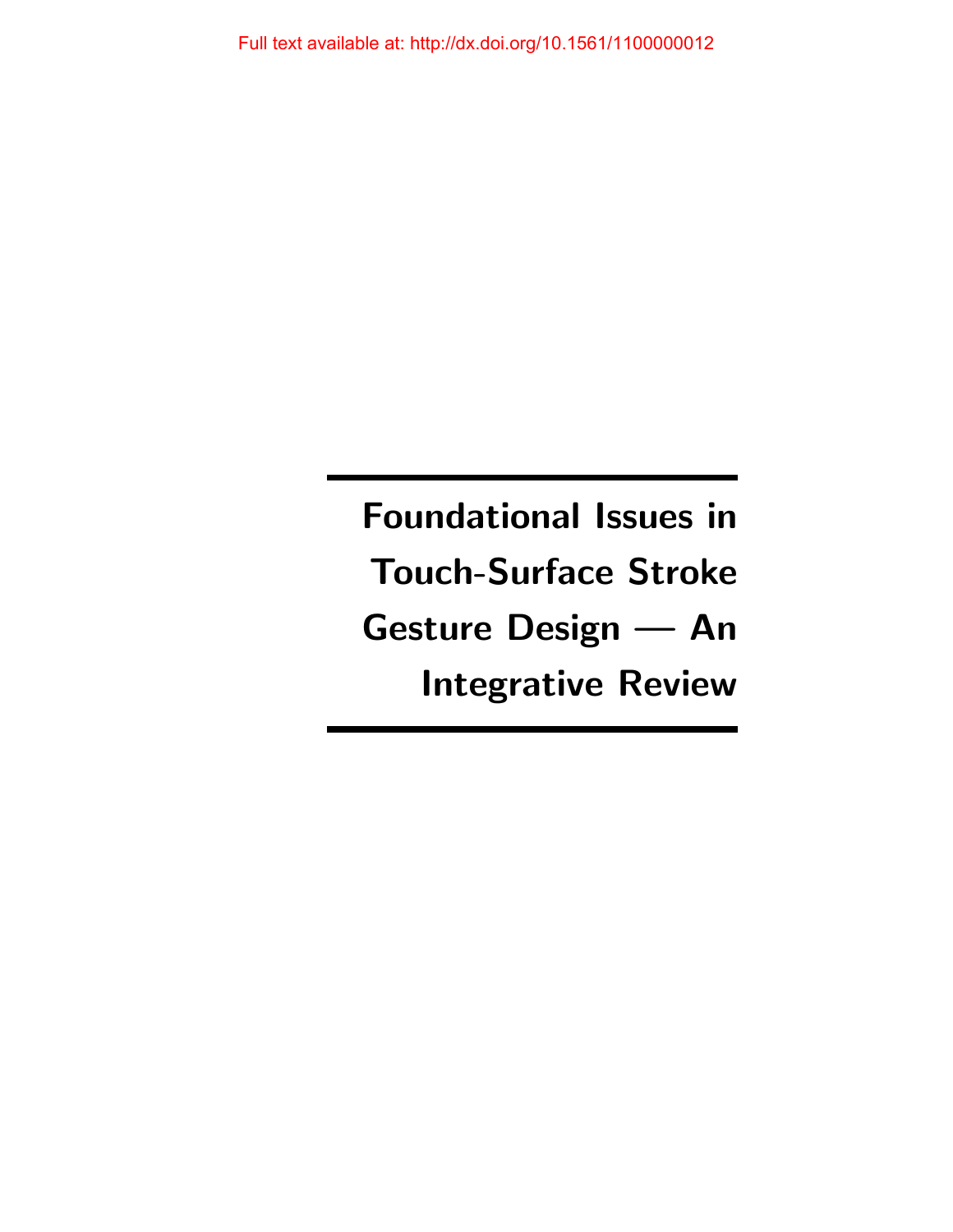# Foundational Issues in Touch-Surface Stroke Gesture Design — An Integrative Review

### Shumin Zhai

Google, USA zhai@acm.org

### Per Ola Kristensson

University of St Andrews, UK kristensson@acm.org

### Caroline Appert

University of Paris-Sud & CNRS, France appert@lri.fr

# Tue Haste Andersen

frog design, Milan, Italy tuehaste@gmail.com

### Xiang Cao

Microsoft Research Asia, China xiangc@microsoft.com



Boston – Delft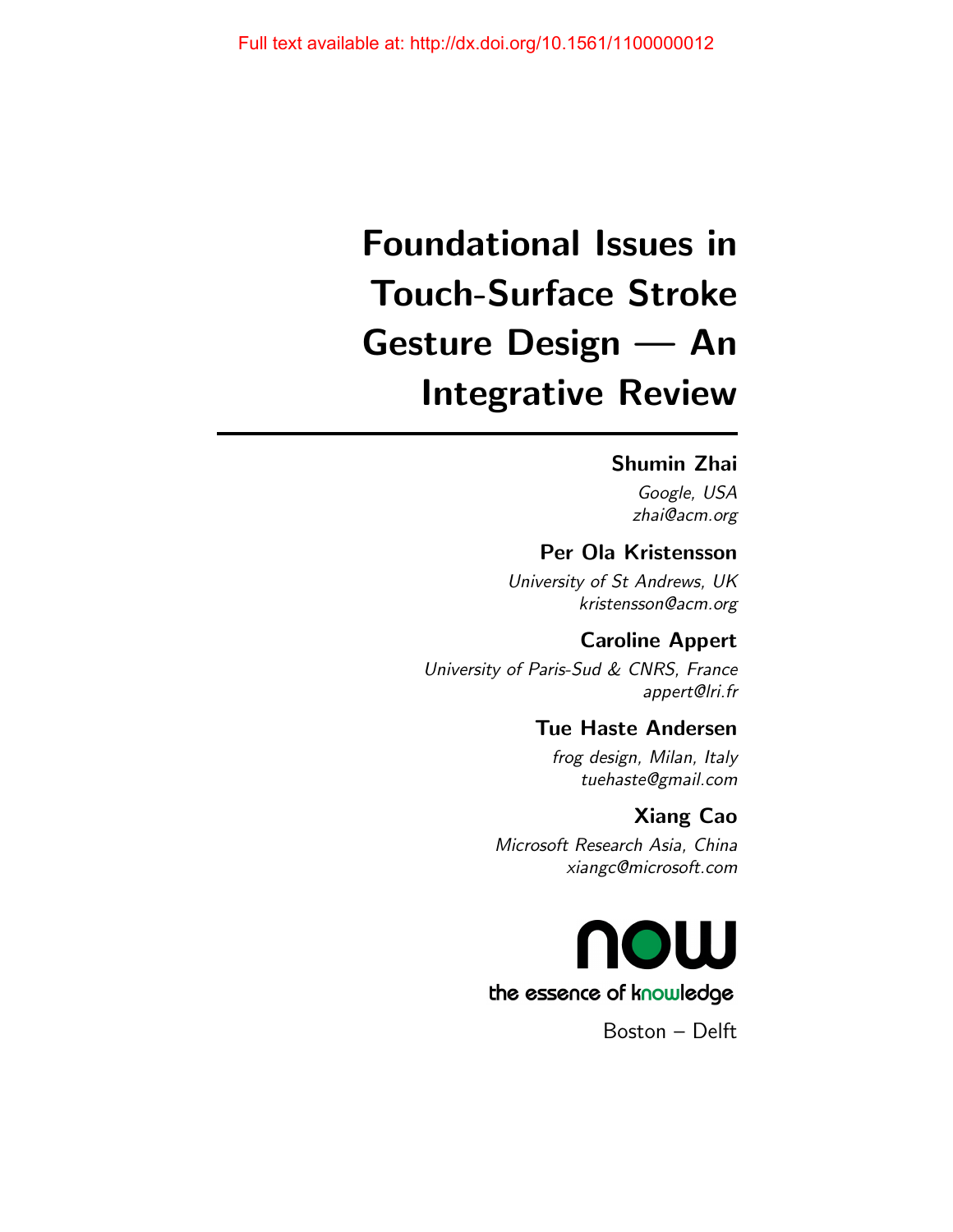# Foundations and Trends ${}^{\text{\textregistered}}$  in Human–Computer Interaction

Published, sold and distributed by: now Publishers Inc. PO Box 1024 Hanover, MA 02339 USA Tel. +1-781-985-4510 www.nowpublishers.com sales@nowpublishers.com

Outside North America: now Publishers Inc. PO Box 179 2600 AD Delft The Netherlands Tel. +31-6-51115274

The preferred citation for this publication is S. Zhai, P. O. Kristensson, C. Appert, T. H. Andersen, and X. Cao, Foundational Issues in Touch-Surface Stroke Gesture Design — An Integrative Review, Foundations and Trends<sup> $\textcircled{B}$ </sup> in Human–Computer Interaction, vol 5, no 2, pp 97–205, 2011

ISBN: 978-1-60198-606-1 c 2012 S. Zhai, P. O. Kristensson, C. Appert, T. H. Andersen, and X. Cao

All rights reserved. No part of this publication may be reproduced, stored in a retrieval system, or transmitted in any form or by any means, mechanical, photocopying, recording or otherwise, without prior written permission of the publishers.

Photocopying. In the USA: This journal is registered at the Copyright Clearance Center, Inc., 222 Rosewood Drive, Danvers, MA 01923. Authorization to photocopy items for internal or personal use, or the internal or personal use of specific clients, is granted by now Publishers Inc for users registered with the Copyright Clearance Center (CCC). The 'services' for users can be found on the internet at: www.copyright.com

For those organizations that have been granted a photocopy license, a separate system of payment has been arranged. Authorization does not extend to other kinds of copying, such as that for general distribution, for advertising or promotional purposes, for creating new collective works, or for resale. In the rest of the world: Permission to photocopy must be obtained from the copyright owner. Please apply to now Publishers Inc., PO Box 1024, Hanover, MA 02339, USA; Tel. +1-781-871-0245; www.nowpublishers.com; sales@nowpublishers.com

now Publishers Inc. has an exclusive license to publish this material worldwide. Permission to use this content must be obtained from the copyright license holder. Please apply to now Publishers, PO Box 179, 2600 AD Delft, The Netherlands, www.nowpublishers.com; e-mail: sales@nowpublishers.com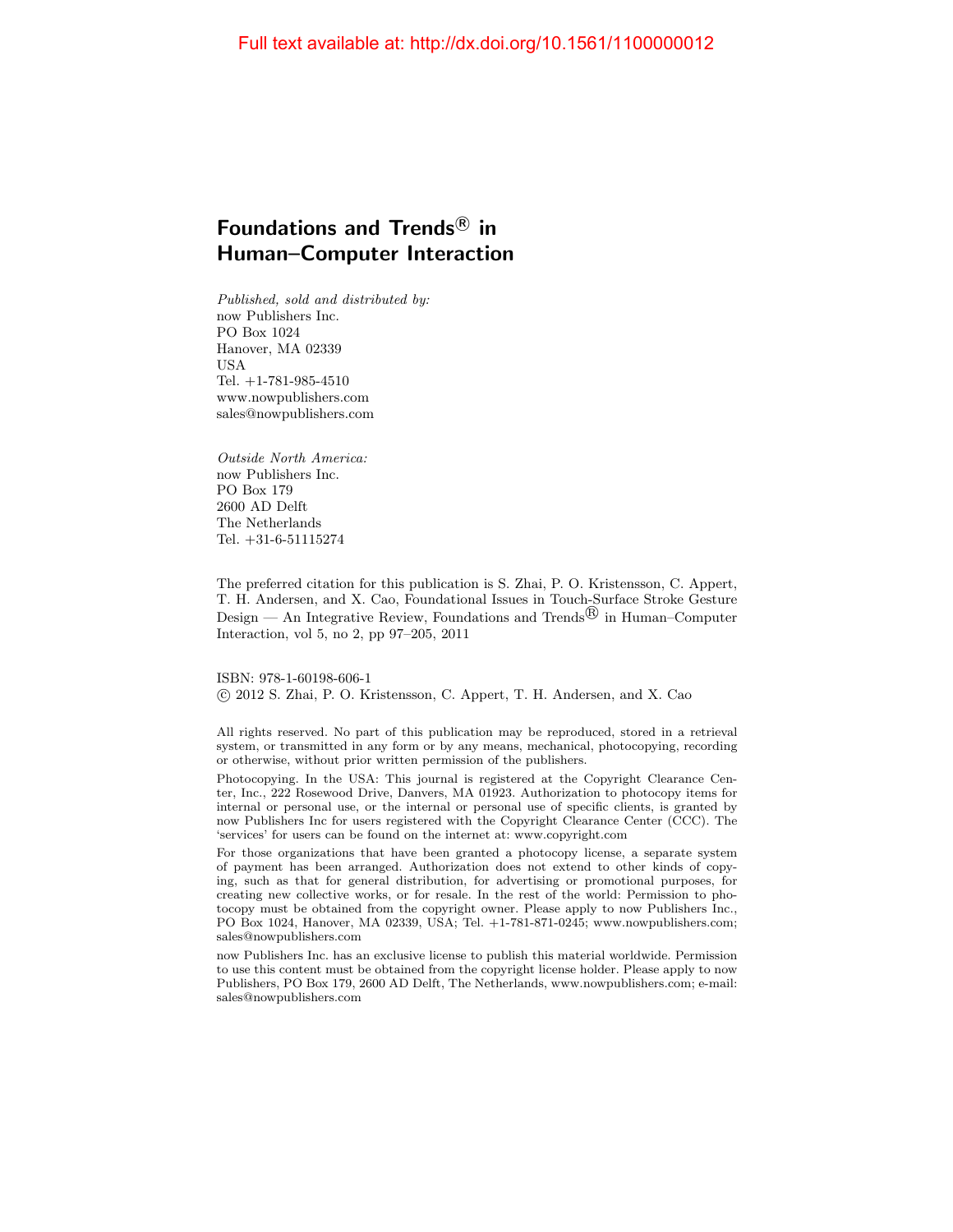# Foundations and Trends<sup>®</sup> in Human–Computer Interaction Volume 5 Issue 2, 2011

# Editorial Board

### Editor-in-Chief:

Ben Bederson Human–Computer Interaction Lab University of Maryland 3171 A. V. Williams Bldg 20742, College Park, MD

### Editors

Gregory Abowd (Georgia Institute of Technology) Jonathan Grudin (Microsoft Research) Clayton Lewis (University of Colorado) Jakob Nielsen (Nielsen Norman Group) Don Norman (Nielsen Norman Group and Northwestern University) Dan Olsen (Brigham Young University) Gary Olson (UC Irvine)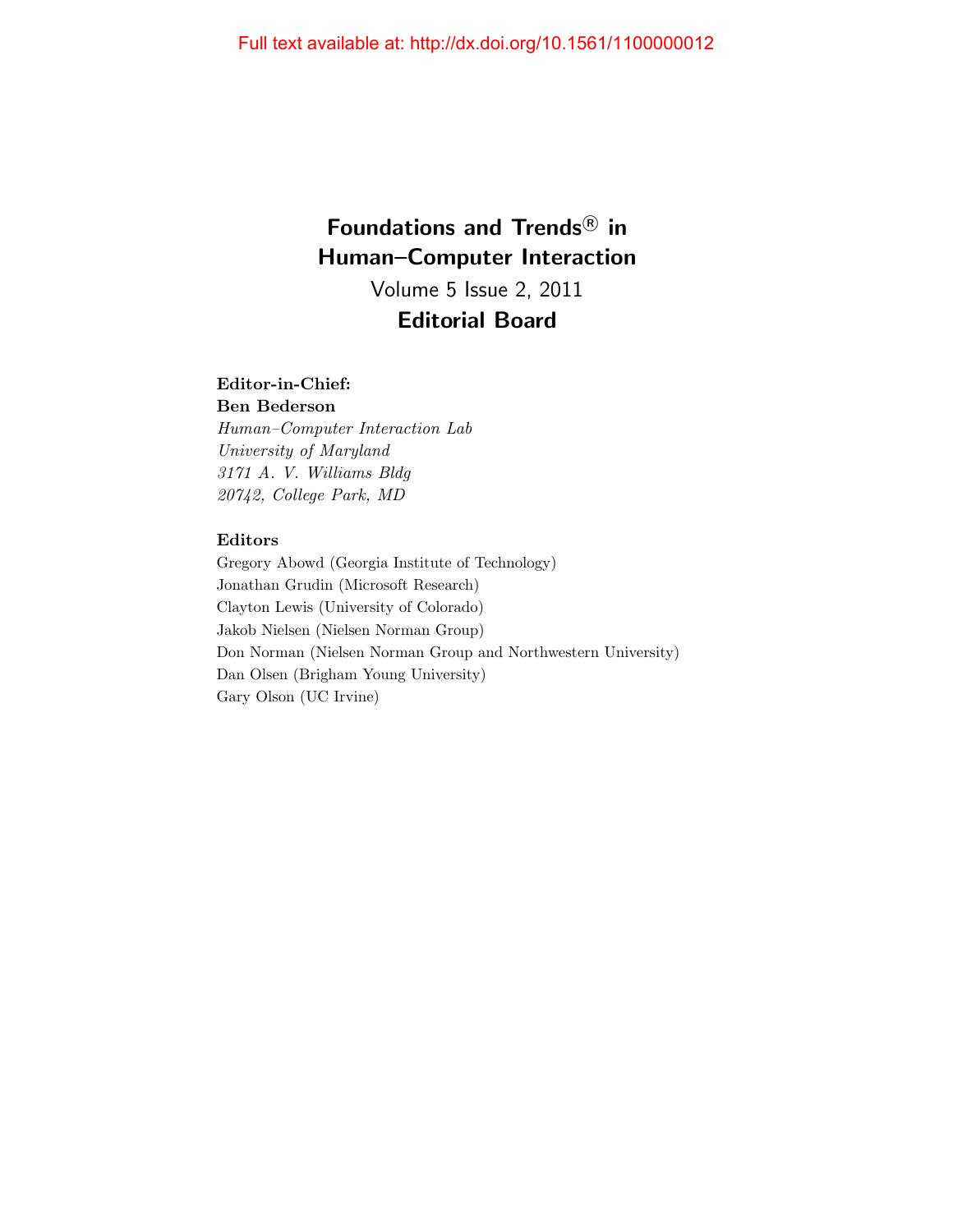# Editorial Scope

# Foundations and Trends $^{\circledR}$  in Human–Computer Interaction

will publish survey and tutorial articles in the following topics:

- History of the research Community
- Design and Evaluation
	- Ergonomics/Human Factors
	- Cognitive engineering and performance models
	- Predictive models of interaction
	- User-centered design processes
	- Participatory design
	- Graphic design
	- Discount evaluation techniques
	- Design and interaction
	- Ethnography
- Theory
	- Models of cognition
	- Empirical methods of evaluation
	- Qualitative methods of design and evaluation
- Technology
	- Programming the graphical user interface
	- Input technologies
	- Output technologies
- Computer supported cooperative work
	- History of CSCW in HCI
	- Organizational issues
	- Online communities
- Games
- Communication technologies
- Interdisciplinary influence
	- The role of the social sciences in HCI
	- MIS and HCI
	- Graphic design
	- Artificial intelligence and the user interface
	- Architecture and the role of the physical environment
- Advanced topics and tends
	- Information visualization
	- Web design
	- Assistive technologies
	- Multimodal interaction
	- Perception and the user interface
	- Specific user groups (children, elders, etc.)
	- Sensor-based or tangible interaction
	- Ubiquitous computing
	- Virtual reality
	- Augmented reality
	- Wearable computing
	- Design and fashion
	- Privacy and social implications

### Information for Librarians

Foundations and Trends<sup>®</sup> in Human–Computer Interaction, 2011, Volume 5, 4 issues. ISSN paper version 1551-3955. ISSN online version 1551-3963. Also available as a combined paper and online subscription.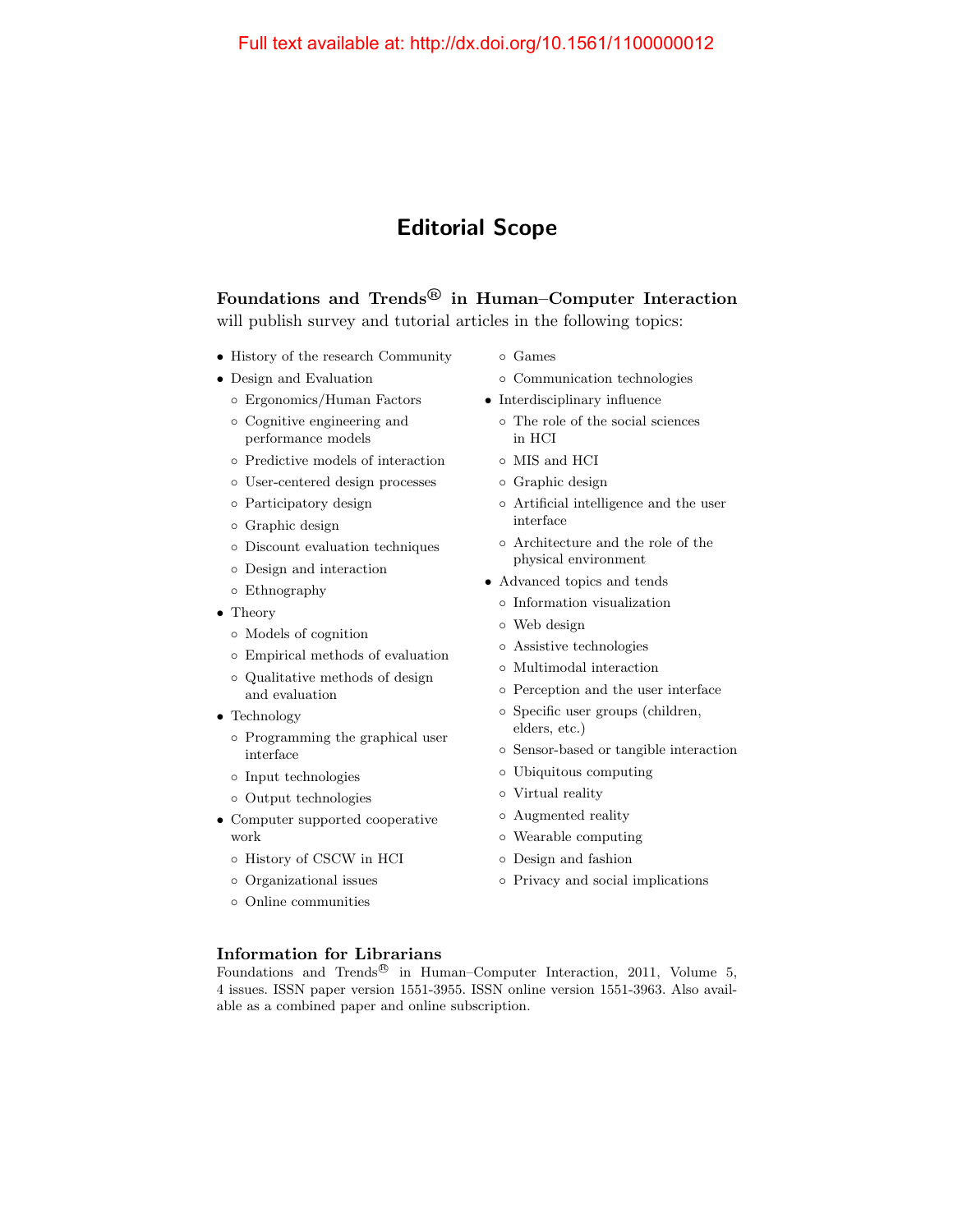Foundations and Trends<br> $^{\circledR}$  in Human–Computer Interaction Vol. 5, No. 2 (2011) 97–205 c 2012 S. Zhai, P. O. Kristensson, C. Appert, T. H. Andersen, and X. Cao DOI: 10.1561/1100000012



# Foundational Issues in Touch-Surface Stroke Gesture Design — An Integrative Review

# Shumin Zhai<sup>1</sup>, Per Ola Kristensson<sup>2</sup>, Caroline Appert<sup>3</sup>, Tue Haste Anderson<sup>4</sup>, and Xiang Cao<sup>5</sup>

<sup>1</sup> Google, USA, zhai@acm.org

<sup>2</sup> University of St Andrews, UK, kristensson@acm.org

<sup>3</sup> University of Paris-Sud & CNRS, France, appert@lri.fr

- 4 frog design, Milan, Italy, tuehaste@gmail.com
- <sup>5</sup> Microsoft Research Asia, China, xiangc@microsoft.com

### Abstract

The potential for using stroke gestures to enter, retrieve and select commands and text has been recently unleashed by the popularity of touchscreen devices. This monograph provides a state-of-the-art integrative review of a body of human–computer interaction research on stroke gestures. It begins with an analysis of the design dimensions of stroke gestures as an interaction medium. The analysis classifies gestures into analogue versus abstract gestures, gestures for commands versus for symbols, gestures with different orders of complexity, visual-spatial dependent and independent gestures, and finger versus stylus drawn gestures. Gesture interfaces such as the iOS interface, the Graffiti text entry method for Palm devices, marking menus, and the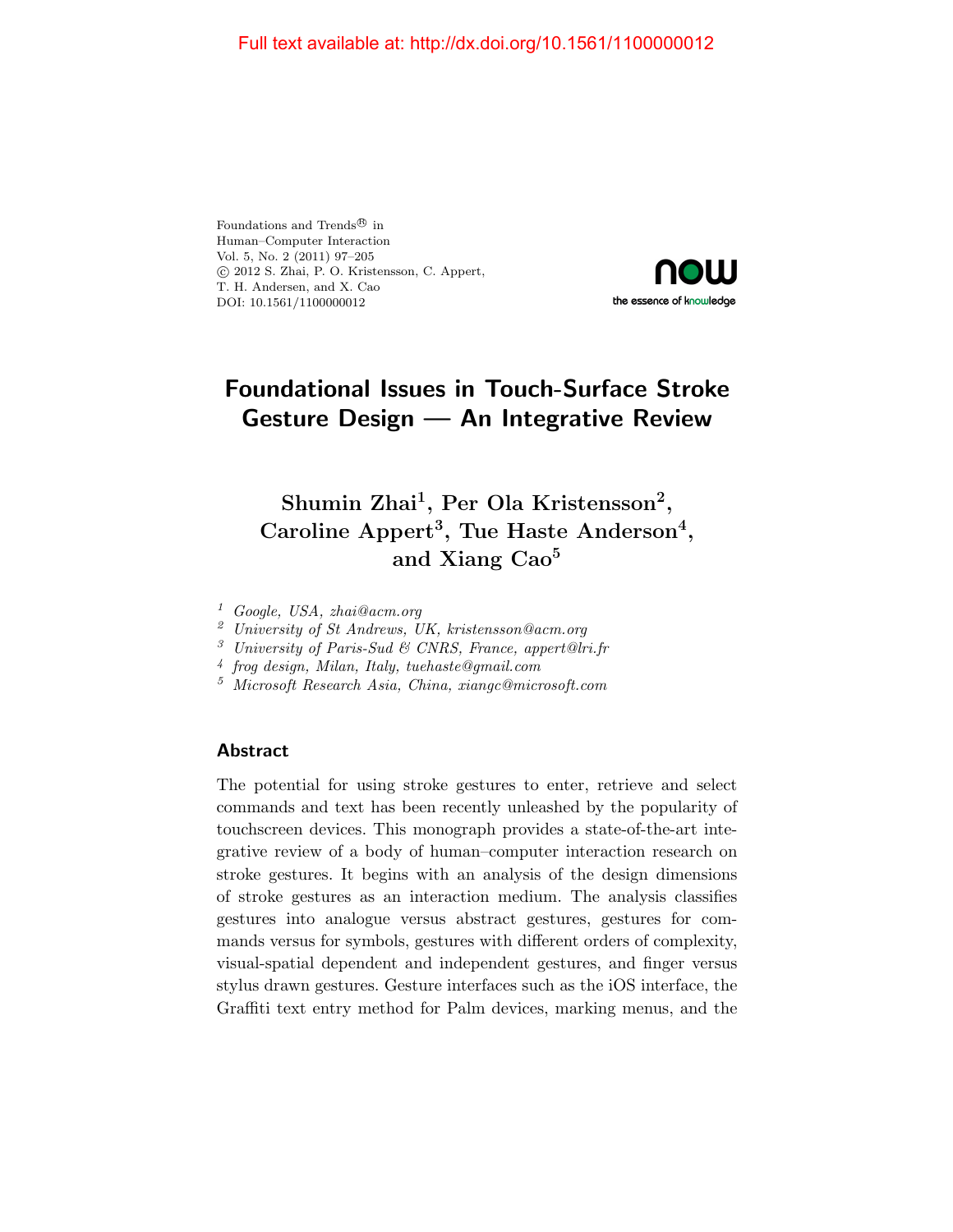SHARK/ShapeWriter word-gesture keyboard, make different choices in this multi-dimensional design space.

The main body of this work consists of reviewing and synthesizing some of the foundational studies in the literature on stroke gesture interaction, particularly those done by the authors in the last decade. The human performance factors covered include motor control complexity, visual and auditory feedback, and human memory capabilities in dealing with gestures. Based on these foundational studies this review presents a set of design principles for creating stroke gesture interfaces. These include making gestures analogous to physical effects or cultural conventions, keeping gestures simple and distinct, defining stroke gestures systematically, making them self-revealing, supporting appropriate levels of chunking, and facilitating progress from visually guided performance to recall-driven performance. The overall theme is on making learning gestures easier while designing for long-term efficiency. Important system implementation issues of stroke gesture interfaces such as gesture recognition algorithms and gesture design toolkits are also covered in this review. The monograph ends with a few call-to-action research topics.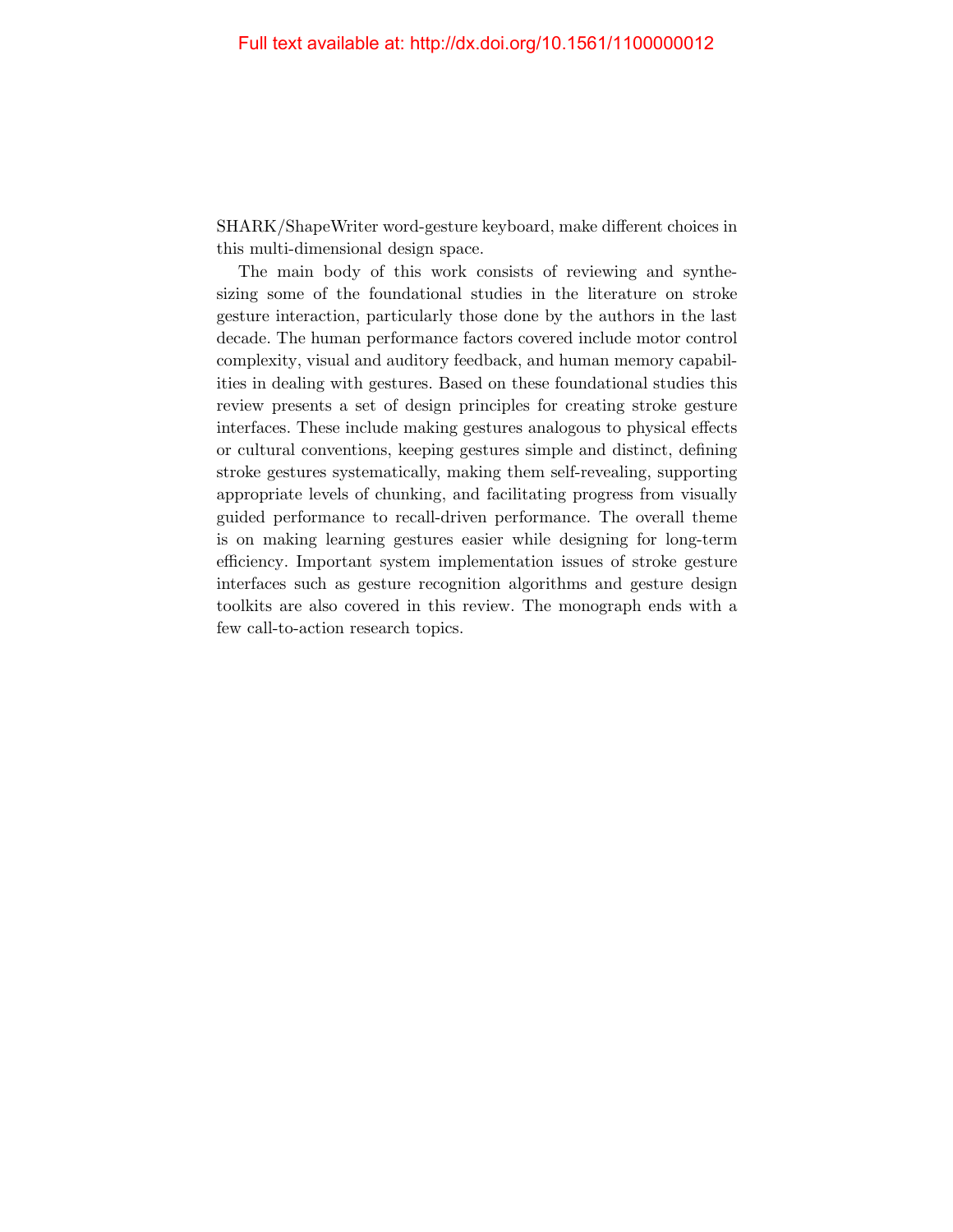# **Contents**

|  | 1 Introduction |  |  |
|--|----------------|--|--|
|--|----------------|--|--|

|         | 2 Definition, Concepts, Characteristics, and the<br>Design Space of Stroke Gestures |    |  |
|---------|-------------------------------------------------------------------------------------|----|--|
| 2.1     | Definition                                                                          | 7  |  |
| 2.2     | Analogue versus Abstract Gestures                                                   | 10 |  |
| 2.3     | Command versus Symbol Gestures                                                      | 11 |  |
| 2.4     | Order of Complexity of Stroke Gestures                                              | 12 |  |
| 2.5     | Visual-spatial Dependency                                                           | 13 |  |
| 2.6     | Implement and Sensor Type                                                           | 15 |  |
| 3       | Sample Gesture Systems                                                              | 19 |  |
| 3.1     | The iPhone Gesture Interface                                                        | 19 |  |
| 3.2     | Graffiti and Unistrokes                                                             | 21 |  |
| $3.3\,$ | Crossing UI                                                                         | 22 |  |
| 3.4     | Marking Menus                                                                       | 23 |  |
| $3.5\,$ | Word-gesture Keyboard                                                               | 24 |  |

| 4 The Usability of Stroke Gesture as an Interaction |    |
|-----------------------------------------------------|----|
| Medium: Early Research Issues                       | 29 |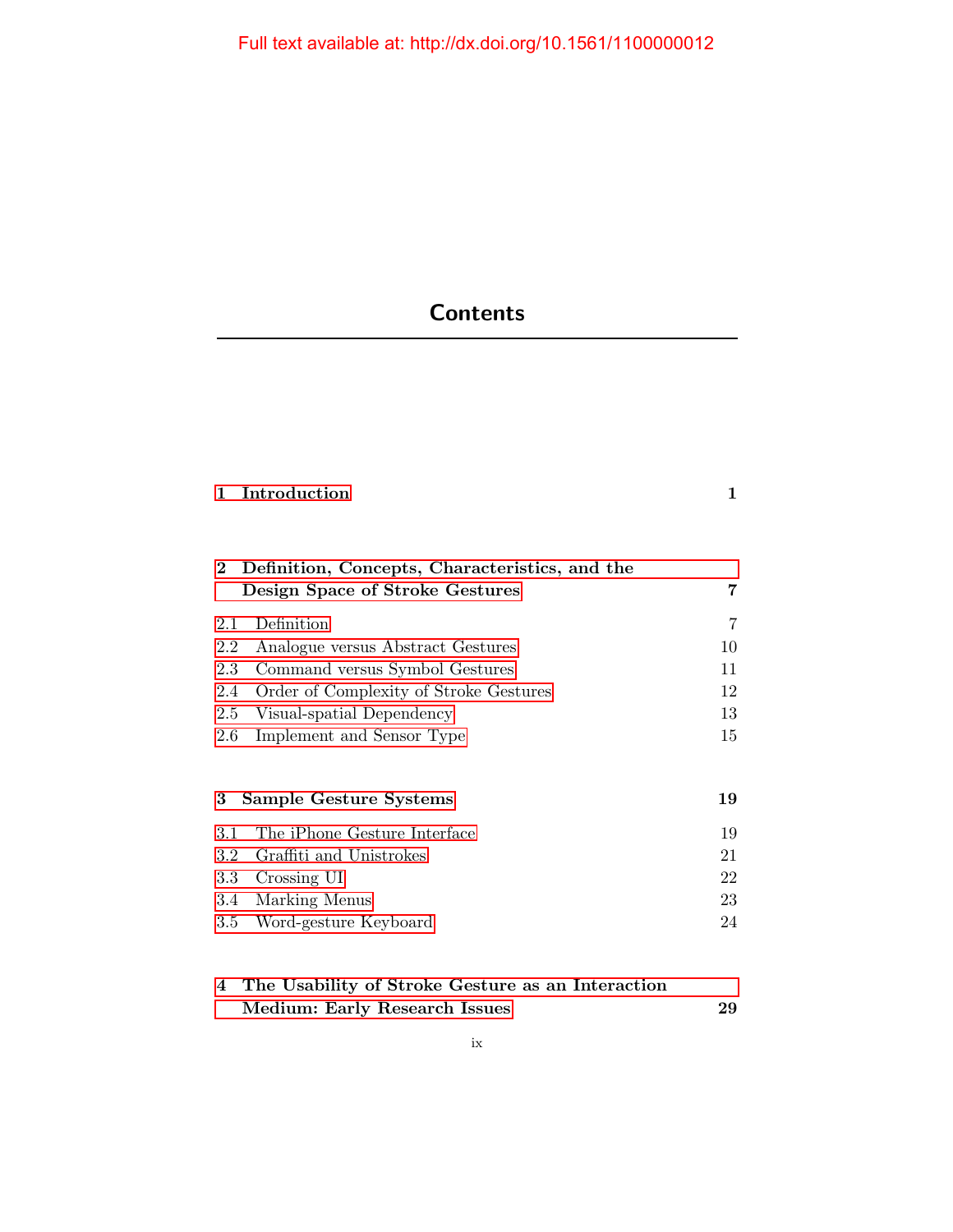| The Motor Control Complexity<br>5 |                                                        |    |
|-----------------------------------|--------------------------------------------------------|----|
|                                   | of Stroke Gestures                                     | 33 |
| $5.1\,$                           | Viviani's Power Law of Curvature                       | 34 |
| $5.2\,$                           | Isokoski's Line Segments Model                         | 34 |
| 5.3                               | Cao and Zhai's CLC Model                               | 35 |
| 5.4                               | Applications of the CLC Model                          | 40 |
| 6                                 | <b>Characterizing Visual Similarities</b>              |    |
|                                   | of Stroke Gestures                                     |    |
| 7                                 | The Role of Feedback in Gesture Interfaces             | 45 |
| 7.1                               | Visual Gesture Feedback                                | 45 |
| 7.2                               | Audio and Other Forms of Gesture Feedback              | 48 |
| 7.3                               | Feedback and the Esthetic, Subjective, and Emotional   |    |
|                                   | Experience of Gesture Interfaces                       | 53 |
| 8                                 | <b>Memory and Cognitive</b>                            |    |
|                                   | <b>Aspects of Stroke Gestures</b>                      | 57 |
| 8.1                               | Gesture's Comparative Advantage                        |    |
|                                   | to Lexical Commands                                    | 58 |
| 8.2                               | Learning Stroke Gestures is Easier than Learning       |    |
|                                   | Keyboard Shortcuts                                     | 59 |
| 8.3                               | People's Ability to Learn and Memorize Stroke Gestures | 64 |
| 9                                 | <b>Gesture Design</b>                                  | 69 |
| 9.1                               | Making Gestures Analogous to Physics or Convention     | 69 |
| 9.2                               | Making Gestures Guessable and Immediately Usable by    |    |
|                                   | Involving End Users Input in Design                    | 71 |
| 9.3                               | Making Gestures as Simple as Possible                  | 72 |
| 9.4                               | Making Gestures Distinct                               | 72 |
| 9.5                               | Making Gestures Systematic                             | 73 |
| 9.6                               | Making Gestures Self-revealing                         | 74 |
| 9.7                               | Supporting the Right Level of Chunking                 | 75 |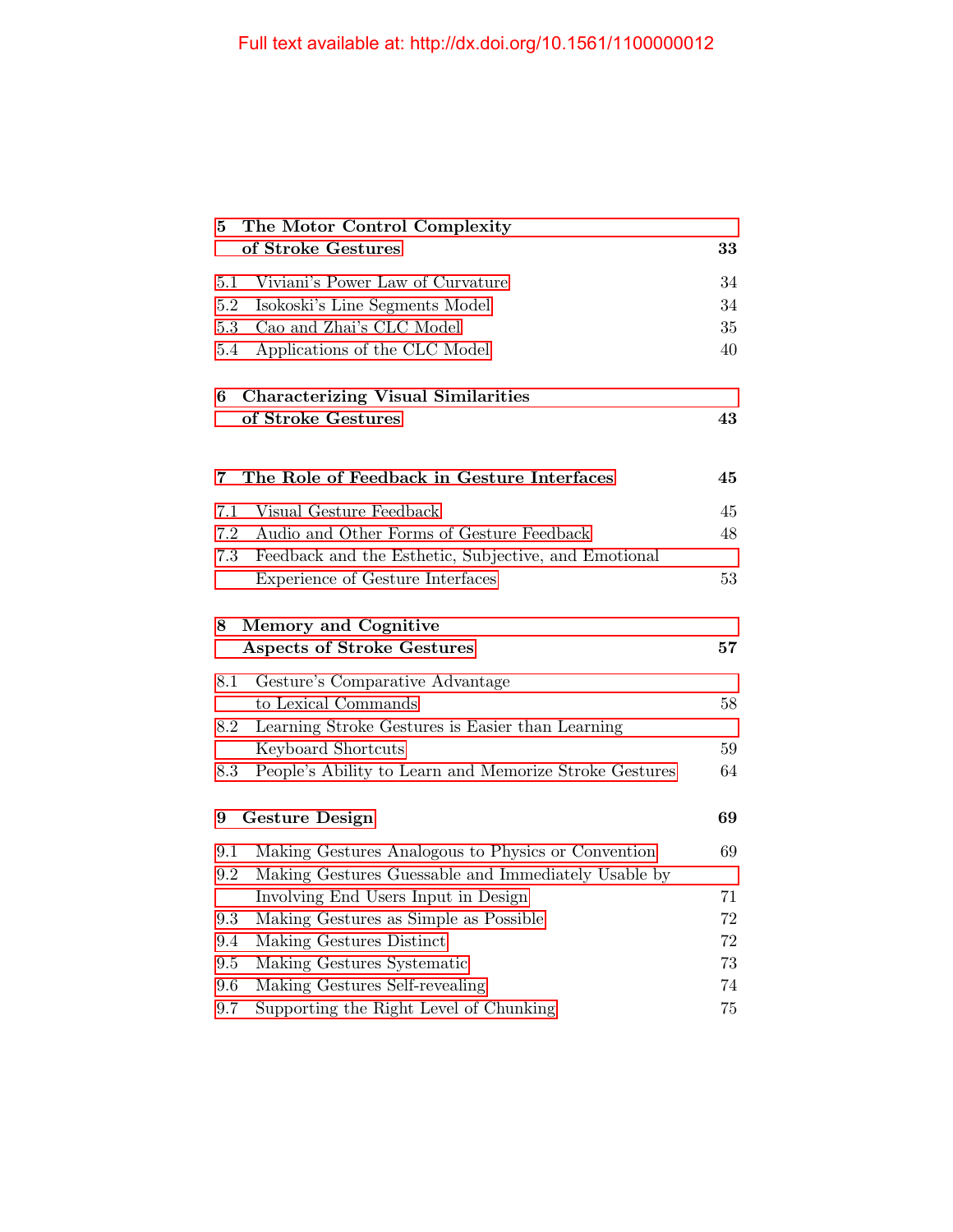| Supporting Progression from Ease to Efficiency<br>9.8<br>Providing Game-based Training<br>9.9 <sub>°</sub> | 76  |  |
|------------------------------------------------------------------------------------------------------------|-----|--|
| with Expanding Rehearsal                                                                                   | 79  |  |
| 10 The Separation of Command from Scope Selection                                                          |     |  |
| and Stroke Gesture from Inking                                                                             | 83  |  |
| 11 Gesture Recognition Algorithms                                                                          |     |  |
| and Design Toolkits                                                                                        | 85  |  |
| 11.1 Recognition Algorithms                                                                                | 85  |  |
| 11.2 Stroke Gesture Toolkits                                                                               | 89  |  |
| 12 Evaluation of Stroke Gesture Interfaces                                                                 | 93  |  |
| 13 From Research to Adoption                                                                               | 97  |  |
| 13.1 Qwertynomics and the "Workstation" Hardware                                                           | 97  |  |
| 13.2 Learning                                                                                              | 98  |  |
| 13.3 Backward Compatibility                                                                                | 98  |  |
| 14 Summary and Conclusions                                                                                 | 101 |  |
| Acknowledgments                                                                                            | 105 |  |
| References                                                                                                 | 107 |  |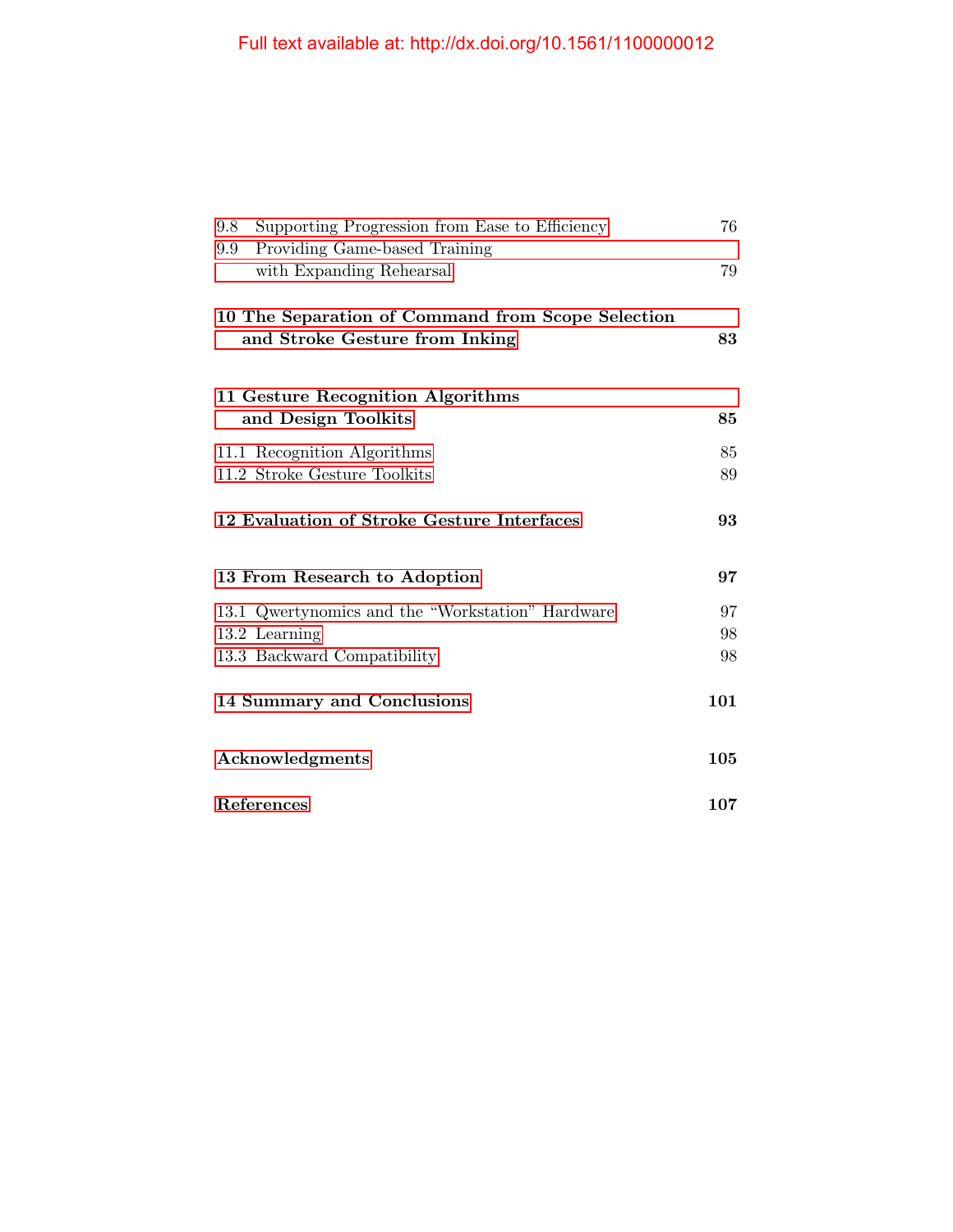<span id="page-10-0"></span>

The advent of a new generation of touchscreen smartphones and tablets is rapidly transforming the everyday computing experience of the masses. It is also shaping and changing research questions and priorities within the human–computer interaction research community. One research question is how to exploit the continuous stroke gesture capabilities that had not been previously available to most users on keyboard and mouse-based desktop and laptop computers.

In fact, stroke gesture research has a long history in the human– computer interaction (HCI) research field. Sketchpad, an early project commonly recognized as one of the beginnings of HCI research, was centered on graphical human–machine communication through stroke gestures [\[108\]](#page-22-0). About a decade later the influential textbook by Newman and Sproull [\[91\]](#page-21-0) prominently featured stroke gestures as an input mechanism and described in detail how to implement a rudimentary stroke gestures recognizer. Buxton offered early insights into the cognitive functions, such as "chunking," that gestures may play in interaction [\[17\]](#page-16-0). Since the 1990s, stroke gestures as an interaction modality have been explored in a wide range of research prototypes for different application domains in the HCI research literature [\[25,](#page-17-0) [95,](#page-21-1) [128\]](#page-23-0).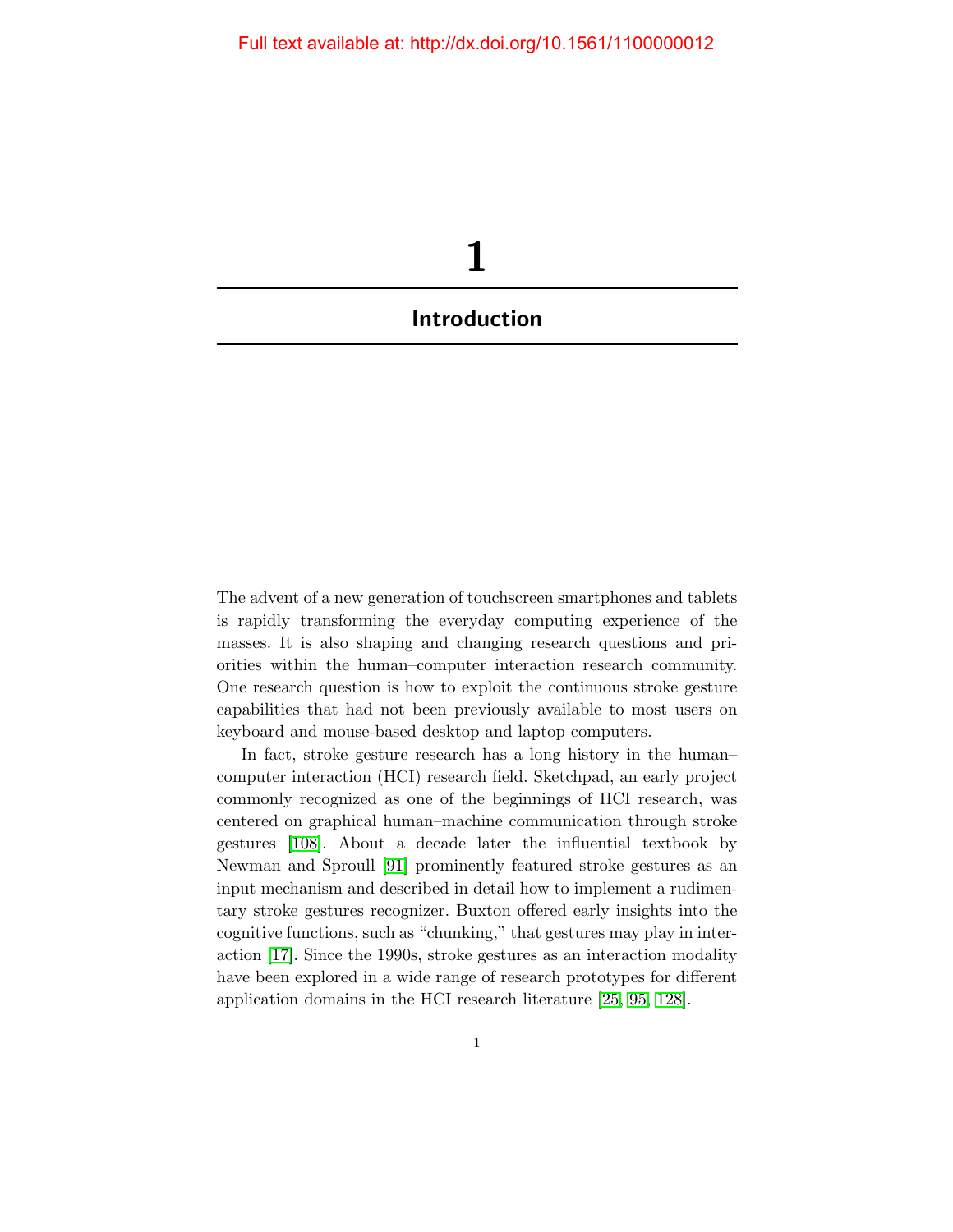### 2 Introduction

While stroke gestures have been continually explored in the HCI research literature, they only played a marginal role in HCI practice during the personal computing revolution in the 1980s and 1990s. The mouse and keyboard driven point-and-click style of Graphical User Interfaces (GUI) interfaces, also referred to as WIMP (Windows, Icons, Mouse, Pointer) interfaces, have been the dominant HCI paradigm in office and home computing for decades. The vision of using stroke gestures as an alternative way of interacting with computers, however, never ceased to exist in the research literature or in industrial and commercial efforts by companies and projects such as GO, the Apple Newton, the Palm Pilot, and the Windows Tablet. The spirit of a visionary entrepreneur in this space is well captured by Jerry Kaplan's tale of GO as a start-up venture [\[54\]](#page-18-0). Financially backed by Silicon Valley's best known venture capitalist John Doer and his firm (KPCB), GO offered a compelling vision of changing the fundamental user experience with pen-based computing, but nonetheless failed to gain market traction. In 1984, Casio released a wristwatch, the DB-1000, with a touchscreen that enabled the user to enter names and phone numbers by drawing them on the watch's screen. Later the Palm Pilot featuring Graffiti, a single stroke Roman letter-like gesture writing system, pioneered the mobile PDA (personal digital assistant) market and made the gesture user interface (UI) more mainstream. The success of the Blackberry smartphones turned the trend toward touchscreen and gesture UIs back to physical keyboards. Before Apple's iPhone, touchscreen and stroke gesture-based products remained on the fringe of personal computing. There could be many reasons for the difficult expansion of user computing from the keyboard and pointing device paradigm. One possible factor is that hardware limitations at the time prevented ultra-mobile devices from offering a truly good user experience. The other could be that the WIMP interfaces were good enough for most users' needs at the time. The tendency for a "good enough" but sub-optimal technology to persist in society has been theorized as path dependency by economists such as Paul David [\[31\]](#page-17-1), but debated by others [\[79\]](#page-20-0).

Today, stroke gestures are becoming increasingly more relevant to mainstream popular products such as the touchscreen-based smartphones and tablets. This is due to both technology-push, the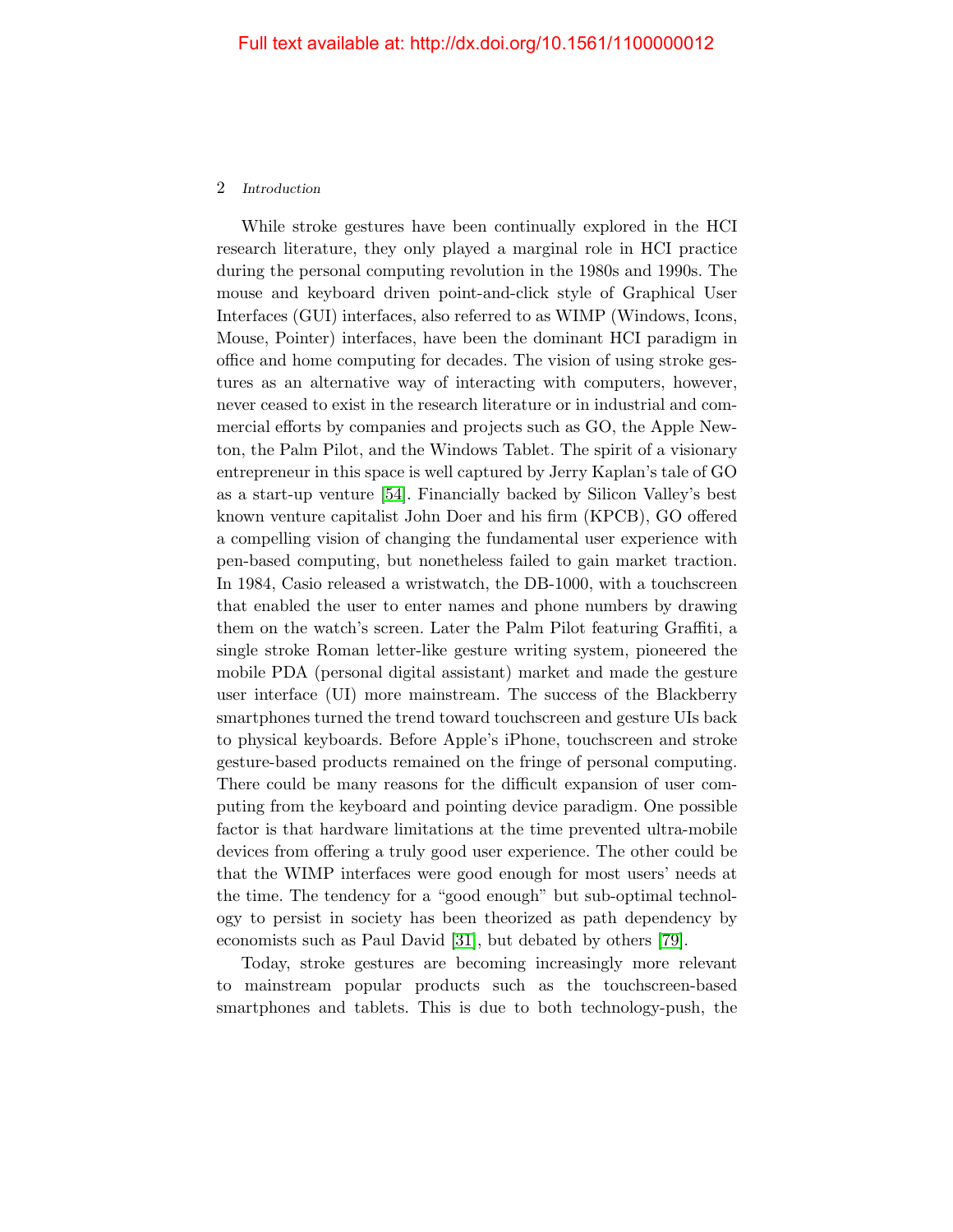development of new technology with little regard for current market demands, and market-pull, the market need guiding new technology development. Advances in hardware, including processing power, memory capacity, bandwidth, touch sensors, and battery technology have enabled handheld devices to provide a level of computing power only possible in desktop computers a few years ago. High-quality touchscreens have also begun to turn walls and tables into interactive computer media. In the marketplace, the value of directly manipulating objects with finger gestures on mobile devices and touch sensitive surfaces is suddenly being realized by consumers and manufacturers alike.

The stroke gestures used in today's popular touchscreen products tend to be relatively simple: sliding a document for panning; sliding a virtual latch to unlock; swiping across an item to delete. These simple gestures may be a solid foundation and the beginning of a new gesture interaction era. Technologies and paradigms that start with simple and incomplete functions often are more likely to succeed than those that start with complex but powerful functions. As users gain more experience with gesture-based interaction, they may be prepared for more complex and more powerful gesture functions in order to gain interaction efficiency. On the other hand, simplicity may well be the very reason for the success of the iPhone and other recent products. Researchers and designers have to consider the cost of learning and either minimize such cost or embed it in gradual use. Indeed, understanding and facilitating gesture learning is a theme of the current review.

Along with other colleagues in the HCI field, we have investigated various aspects of stroke gestures as an interaction medium. This monograph's primary goal is to provide a synthesis, summary, and interpretation of some of our research work on stroke gestures in the past decade, in a more accessible form and from a broader perspective than the original papers. Secondarily, we also selectively review some of the most fundamental behavioral research on stroke gestures by other researchers in the field. This monograph is not meant to be a complete review of stroke gesture research. The vast body of literature existing today on stroke gestures means that a complete review can easily turn into a catalogue or annotations of papers with no coherence or synthesis. We have

3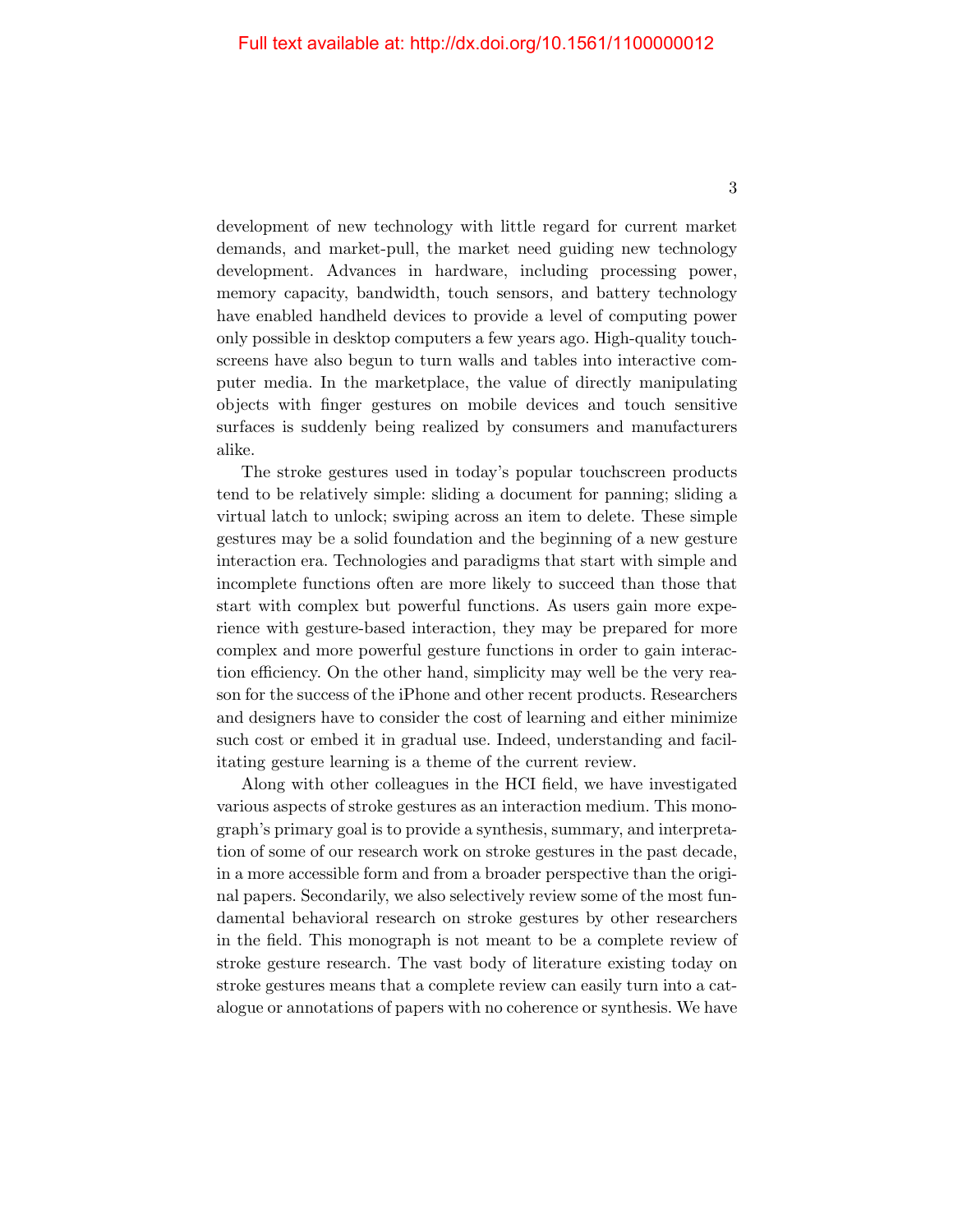#### 4 Introduction

limited the scope of this monograph to stroke gestures as commands and symbols. For gestures in sketching applications, Johnson and colleague's "Computational Support for Sketching in Design: A Review" in Foundation and Trends in Human–Computer Interaction [\[51\]](#page-18-1) provides an overview of the area. For early work on gesture research and commercial efforts, the reader is referred to the book chapter on "Marking Interfaces" by Buxton [\[16\]](#page-16-1). The reader is also referred to Norman and Nielsen's critique of the "crisis" of gestural interfaces [\[92\]](#page-21-2), in which they address the many challenges in the current generation of gesture interfaces, particularly the lack of consistency and discoverability.

The overall goal of the monograph is to provide a scientific foundation for future research and design of stroke gesture interfaces. We have aimed for a high enough level of abstraction so that researchers and designers who are not necessarily specialized in gesture research can understand the contents easily, while maintaining enough details so that the main logic behind the development of the research issues is supported.

The rest of this monograph starts with basic concepts, terminologies, and classifications of stroke gestures. We then briefly review a few sample stroke gesture user interfaces and systems, to ground the subsequent reviews of the more general and more abstract issues in stroke gesture research and design. After a brief survey of some of the early basic usability research on stroke gestures as an interaction medium, we focus the main body of the review on some of the foundational humanperformance issues concerning stroke gestures in HCI including:

- 1. Measuring and modeling the motor control complexity of one or a set of stroke gestures;
- 2. Visual similarities of gestures;
- 3. The effects of visual and auditory feedback on gesture strokes;
- 4. The cognitive and memory characteristics of using stroke gestures.

After that we switch the orientation of the review from conceptual and empirical understandings of stroke gestures to the dimensions, rules, and guidelines in designing gesture systems. The focus of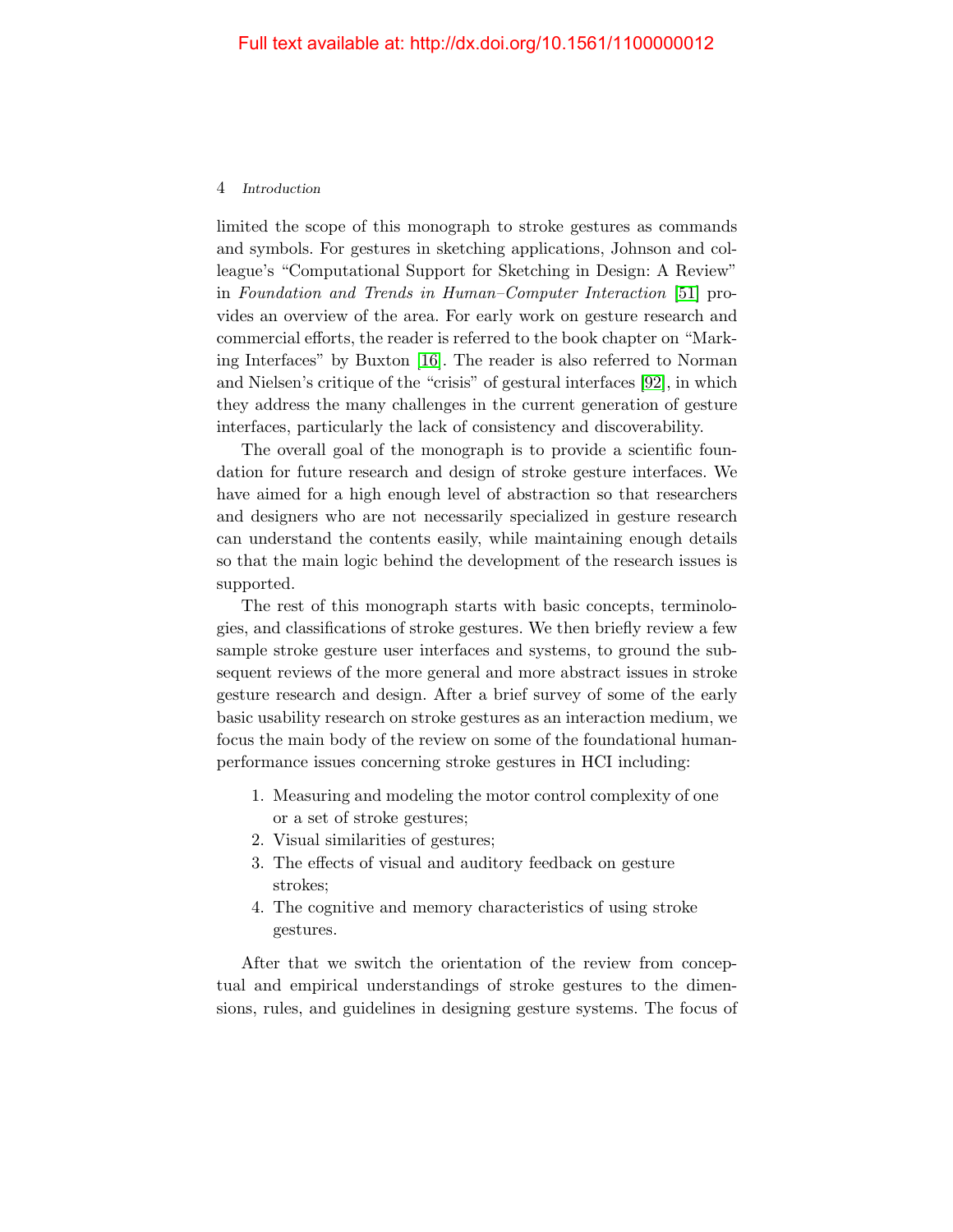these sections is on how learning new stroke gestures can be facilitated in system design. We then deal with implementation issues in stroke gesture interfaces, including the separation of commands from scope selections, separation of stroke gestures from inking, the pros and cons of different gesture recognition algorithms, and toolkits that help programmers to design and implement stroke gestures in software applications. Finally, we summarize this monograph and raise a few key open questions, unanswered or under-explored in the research literature.

5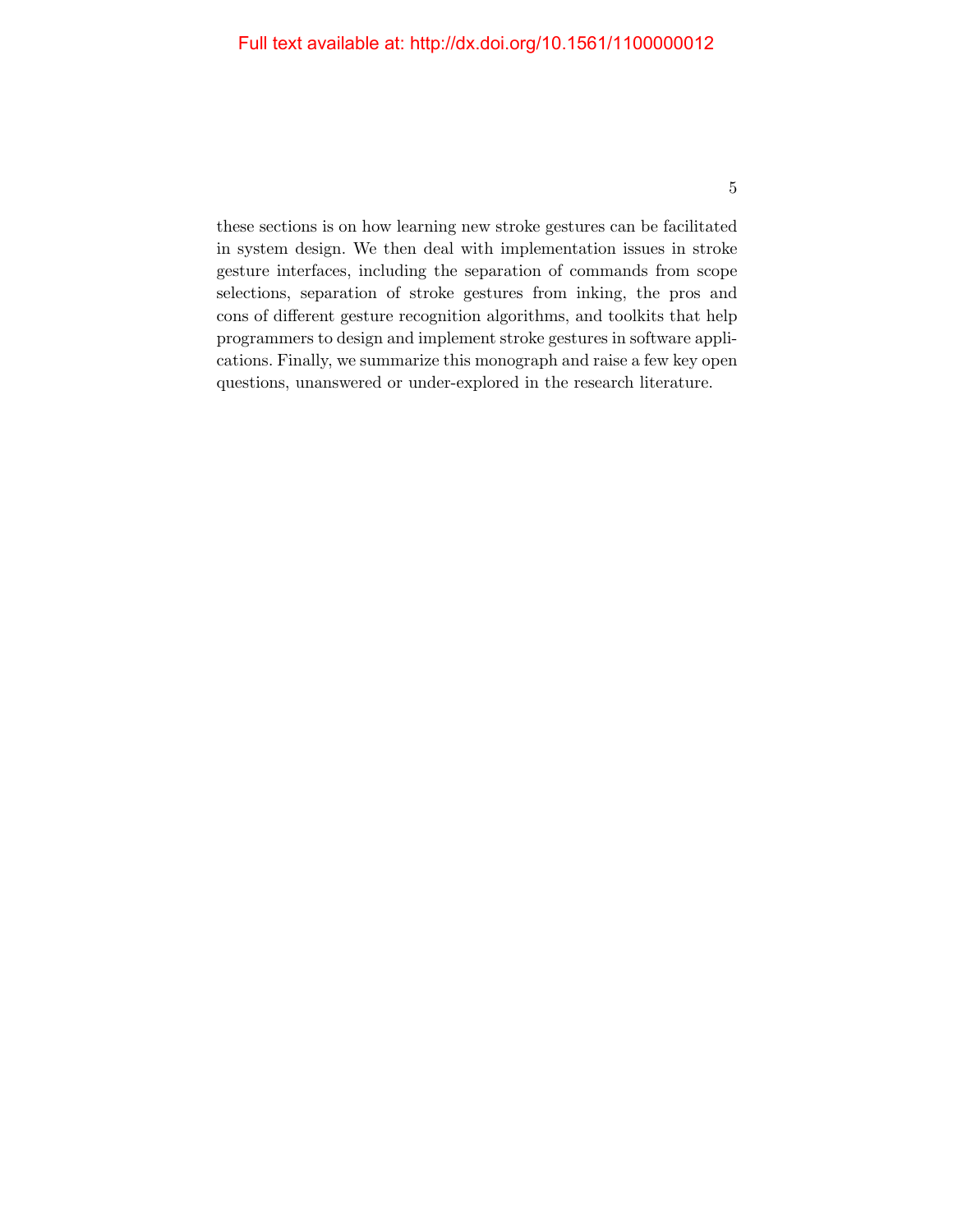- <span id="page-15-0"></span>[1] J. Accot, "Les Tˆaches Trajectorielles en Interaction Homme-Machine — Cas des tâches de navigation," Unpublished Ph.D. Thesis, Université de Toulouse 1, Toulouse, France, 2001.
- [2] J. Accot and S. Zhai, "Beyond Fitts' law: Models for trajectory-based HCI tasks," in Proceedings of the ACM Conference on Human Factors in Computing Systems (CHI), pp. 295–302, 1997.
- [3] J. Accot and S. Zhai, "Performance evaluation of input devices in trajectorybased tasks: An application of steering law," in Proceedings of the ACM Conference on Human Factors in Computing Systems (CHI), pp. 466–472, 1999.
- [4] J. Accot and S. Zhai, "More than dotting the i's foundations for crossingbased interfaces," in Proceedings of the ACM Conference on Human Factors in Computing Systems (CHI), pp. 73–80, Minneapolis, Minnesota, USA, 2002.
- [5] T. H. Andersen and S. Zhai, "Writing with music: Exploring the use of auditory feedback in gesture interfaces," ACM Transactions on Applied Perception, vol. 7, no. 3, pp. 1–24, 2010.
- [6] L. Anthony and J. O. Wobbrock, "A lightweight multistroke recognizer for user interface prototypes," in Proceedings of Graphics Interface (GI), pp. 245–252, Ottawa, Ontario, Canada, 2010.
- [7] G. Apitz and F. Guimbretière, "CrossY: A crossing-based drawing application," in Proceedings of the Annual ACM Symposium on User Interface and Software Technology (UIST), pp. 3–12, 2004.
- [8] C. Appert and O. Bau, "Scale detection for a priori gesture recognition," in Proceedings of the ACM Conference on Human Factors in Computing Systems (CHI), pp. 879–882, Atlanta, Georgia, USA, 2010.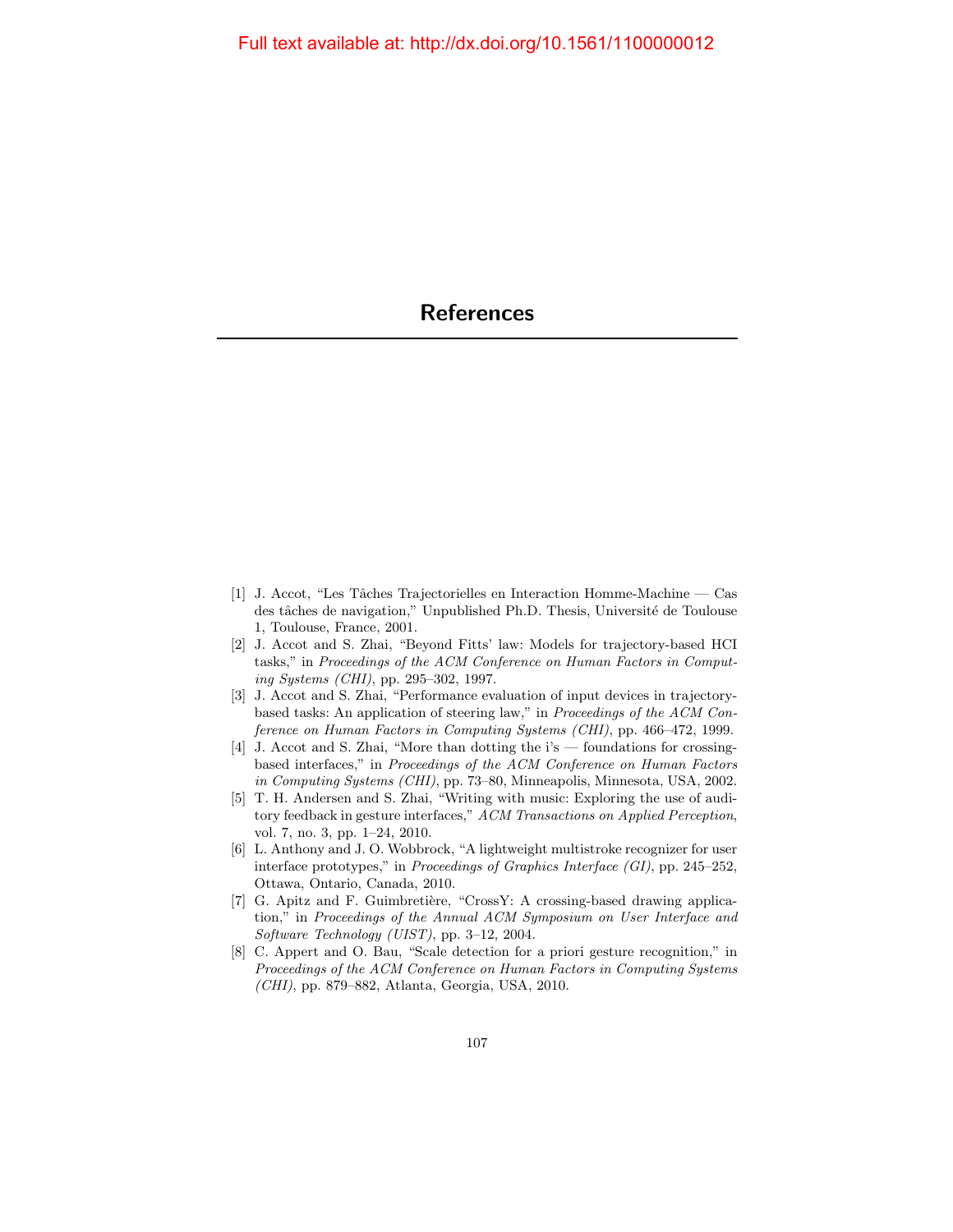- [9] C. Appert and M. Beaudouin-Lafon, "SwingStates: Adding state machines to Java and the swing toolkit," Software Practice and Experience, vol. 38, no. 11, pp. 1149–1182, 2008.
- [10] C. Appert and S. Zhai, "Using strokes as command shortcuts: Cognitive benefits and toolkit support," in Proceedings of the ACM Conference on Human Factors in Computing Systems (CHI), pp. 2289–2298, Boston, MA, USA, 2009.
- [11] J. Arvo and K. Novins, "Fluid sketches: Continuous recognition and morphing of simple hand-drawn shapes," in Proceedings of the Annual ACM Symposium on User Interface Software and Technology (UIST), pp. 73–80, San Diego, California, USA, 2000.
- [12] A. Baddeley, Human Memory Theory and Practice. Boston: Allyn and Bacon, Revised ed., 1998.
- [13] O. Bau and W. E. Mackay, "OctoPocus: A dynamic guide for learning gesturebased command sets," in Proceedings of the ACM Symposium on User Interface Software and Technology (UIST), pp. 37–46, Monterey, CA, USA, 2008.
- [14] O. Bau, I. Poupyrev, A. Israr, and C. Harrison, "TeslaTouch: Electrovibration for touch surfaces," in Proceedings of the ACM Symposium on User Interface Software and Technology (UIST), pp. 283–292, New York City, New York, USA, October 3–6 2010.
- [15] A. Bragdon, R. Zeleznik, B. Williamson, T. Miller, and J. J. LaViola, "GestureBar: Improving the approachability of gesture-based interfaces," in Proceedings of the ACM Conference on Human Factors in Computing Systems  $(CHI)$ , pp. 2269–2278, 2009.
- <span id="page-16-1"></span>[16] B. Buxton, "Marking interfaces," Chapter 13 of "Human Input to Computer Systems: Theories, Techniques and Technology," http://www.billbuxton. com/inputManuscript.html. Unpublished manuscript, 2010.
- <span id="page-16-0"></span>[17] W. Buxton, "Chunking and phrasing and the design of human-computer dislogues," in Proceedings of the IFIP World Computer Congress, pp. 475–480, Dublin, Ireland, 1986.
- [18] W. Buxton, "A three-state model of graphical input," in Proceedings of Human-Computer Interaction (INTERACT), pp. 449–456, Amsterdam, The Netherlands, 1990.
- [19] W. Buxton, R. Hill, and P. Rowley, "Issues and techniques in touch-sensitive tablet input," Computer graphics, Proceedings of SIGGRAPH, vol. 19, pp. 215–224, 1985.
- [20] J. Callahan, D. Hopkins, M. Weiser, and B. Shneiderman, "An empirical comparison of pie vs. linear menus," in Proceedings of the ACM Conference on Human Factors in Computing Systems (CHI), Washington, D.C., USA, 1988.
- [21] X. Cao and S. Zhai, "Modeling human performance of pen stroke gestures," Research Report No. RJ10392. San Jose, CA: IBM Research Report RJ10392, 2006.
- [22] X. Cao and S. Zhai, "Modeling human performance of pen stroke gestures," in Proceedings of the ACM Conference on Human Factors in Computing Systems (CHI), San Jose, CA, USA, 2007.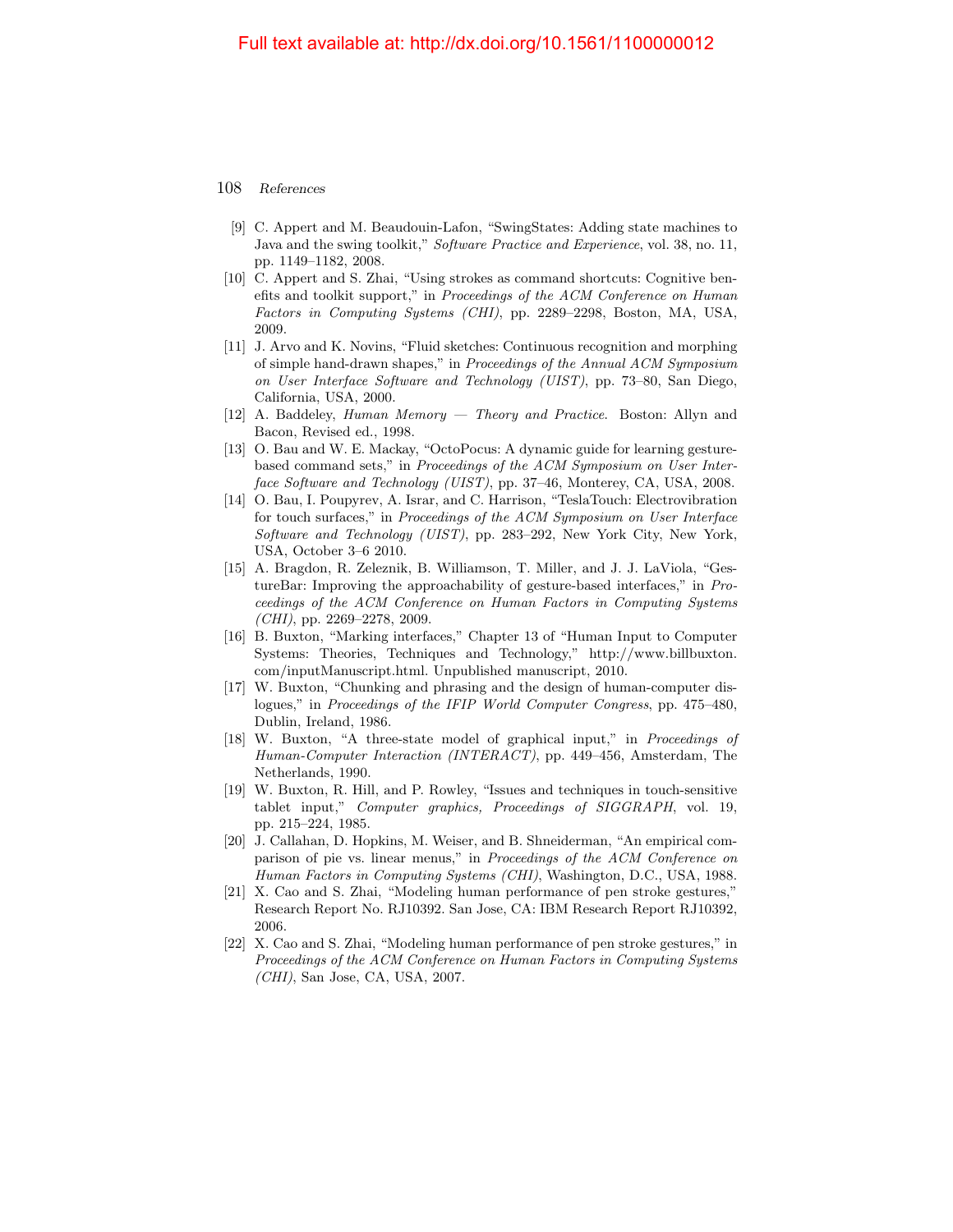- [23] S. J. Castellucci and I. S. MacKenzie, "Graffiti vs. unistrokes: An empirical comparison," in Proceedings of the ACM Conference on Human Factors in Computing Systems (CHI), pp. 305–308, Florence, Italy, 2008.
- [24] B.-W. Chang and D. Ungar, "Animation: From cartoons to the user interface," in Proceedings of the ACM Symposium on User Interface Software and Technology (USIT), Atlanta, Georgia, USA, 1993.
- <span id="page-17-0"></span>[25] S. Chatty and P. Lecoanet, "Pen computing for air traffic control," in Proceedings of the SIGCHI Conference on Human Factors in Computing Systems, Vancouver, British Columbia, Canada, 1996.
- [26] E. Clarke, "Rhythm and timing in music," in Chapter 13: The Psychology of Music, pp. 473–500, Academic Press, 1999.
- [27] A. Cockburn, P. O. Kristensson, J. Alexander, and S. Zhai, "Hard lessons: Effort-inducing interfaces benefit spatial learning," in Proceedings of the ACM Conference on Human Factors in Computing Systems (CHI), San Jose, California, USA, 2007.
- [28] F. Coulmas, The Writing Systems of the World. Oxford: Blackwell, 1989.
- [29] F. Craik and R. Lockhart, "Levels of processing: A framework for memory research," Journal of Verbal Learning and Verbal Behavior, vol. 11, pp. 671–684, 1972.
- [30] E. R. F. W. Crossman, "A theory of acquisition of speed-skill," Ergonomics, vol. 2, no. 2, pp. 153–166, 1959.
- <span id="page-17-1"></span>[31] P. A. David, "Clio and the economics of QWERTY," American Economic Review, vol. 75, pp. 332–337, 1985.
- [32] T. L. Dimond, "Devices for reading handwritten characters," in Proceedings of Eastern Joint Computer Conference of American Federation of Information Processing (EJCC), pp. 232–237, 1957.
- [33] R. O. Duda, P. E. Hart, and D. G. Stork, Pattern Classification. New York: John Wiley & Sons, 2001.
- [34] P. Ekman and W. Friesen, "Hand movements," Journal of Communications, vol. 22, pp. 353–374, 1972.
- [35] P. M. Fitts, "The information capacity of the human motor system in controlling the amplitude of movement," Journal of Experimental Psychology, vol. 47, pp. 381–391, 1954.
- [36] H. Freeman, "On the encoding of arbitrary geometric configurations," IRE Transactions on Electronic Computers, vol. 10, no. 2, pp. 260–268, 1961.
- [37] J. J. Gibson, The Ecological Approach to Visual Perception. Boston: Houghton Mifflin Company, 1979.
- [38] D. Goldberg and C. Richardson, "Touch-typing with a stylus," in *Proceedings* of the ACM Conference on Human Factors in Computing Systems (INTER-CHI), pp. 80–87, Amsterdam, The Netherlands, 1993.
- [39] J. D. Gould and J. Salaun, "Behavioral experiments on handmarkings," ACM Transactions on Information Systems, vol. 5, no. 4, pp. 358–377, 1987.
- [40] S. Greenberg and B. Buxton, "Usability evaluation considered harmful (some of the time)," in Proceedings of the ACM Conference on Human Factors in Computing Systems (CHI), pp. 111–120, Florence, Italy, 2008.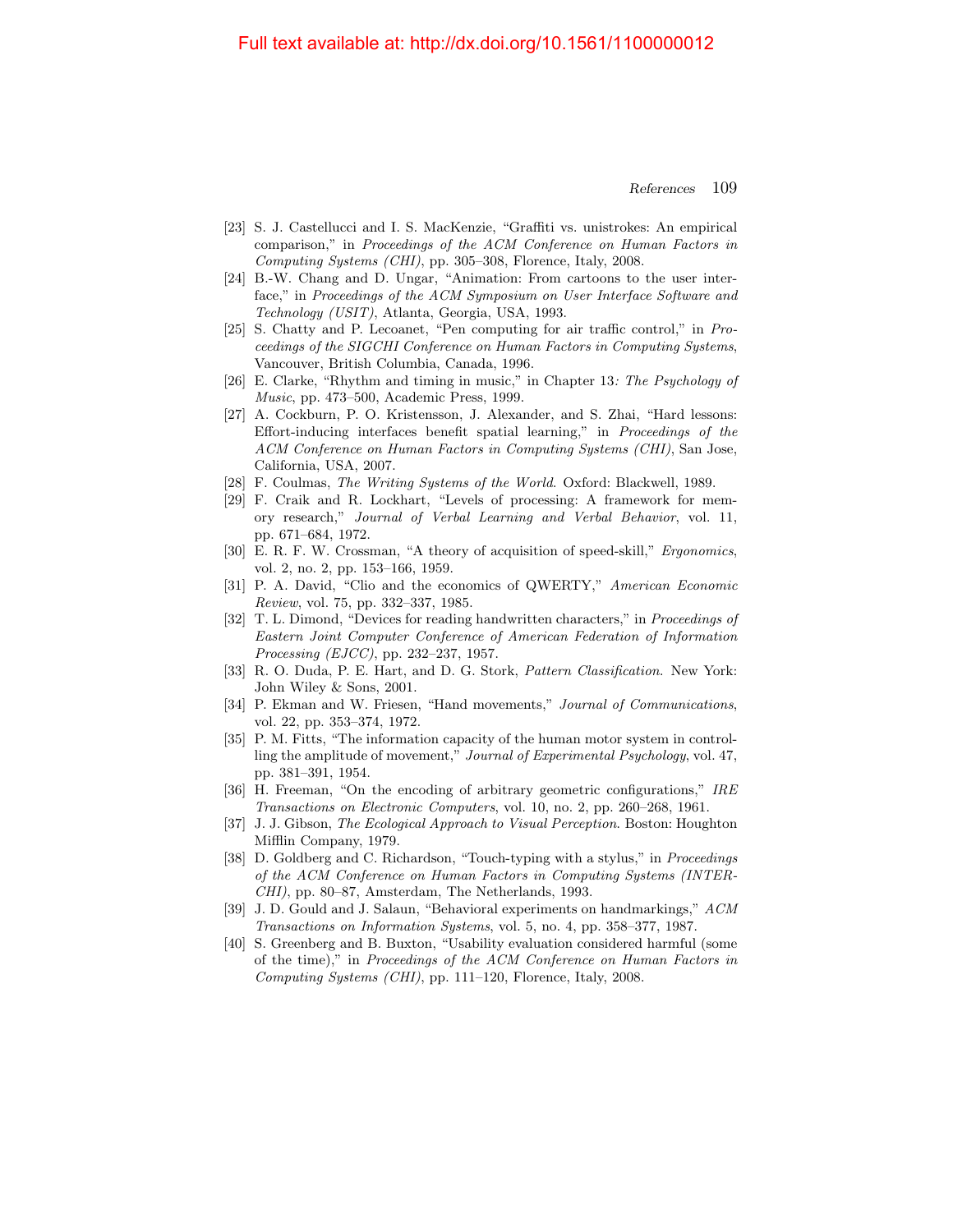- [41] T. Grossman, P. Dragicevic, and R. Balakrishnan, "Strategies for accelerating on-line learning of hotkeys," in Proceedings of the ACM Conference on Human Factors in Computing Systems (CHI), pp. 1591–1600, San Jose, California, USA, 2007.
- [42] T. R. Henry, S. E. Hudson, and G. L. Newell, "Integrating gesture and snapping into a user interface toolkit," in Proceedings of the ACM Symposium on User Interface Software and Technology (UIST), pp. 112–122, 1990.
- [43] K. Hinckley, P. Baudisch, G. Ramos, and F. Guimbretiere, "Design and analysis of delimiters for selection-action pen gesture phrases in Scriboli," in Proceedings of the ACM Conference on Human Factors in Computing Systems  $(CHI)$ , pp. 451–460, 2005.
- [44] K. Hinckley, K. Yatani, M. Pahud, N. Coddington, J. Rodenhouse, A. Wilson, H. Benko, and B. Buxton, "Pen  $+$  touch  $=$  new tools," in *Proceedings of the* ACM Symposium on User Interface Software and Technology (UIST), pp. 27– 36, 2010.
- [45] K. Hinckley, S. Zhao, R. Sarin, P. Baudisch, E. Cutrell, and M. Shilman et al., "InkSeine: In situ search for active note taking," in Proceedings of the ACM Conference on Human Factors in Computing Systems (CHI), pp. 251–260, San Jose, California, USA, 2007.
- [46] C. Holz and P. Baudisch, "Understanding touch," in Proceedings of the ACM Conference on Human Factors in Computing Systems (CHI), pp. 2501–2510, Vancouver, Canada, 2011.
- [47] J. I. Hong and J. A. Landay, "SATIN: A toolkit for informal ink-based applications," in Proceedings of the ACM Symposium on User Interface Software and Technology (UIST), pp. 63–72, San Diego, California, USA, 2000.
- [48] D. Hopkins, "The design and implementation of pie menus," Dr. Dobb's Journal, vol. 16, no. 12, pp. 16–26, 1991.
- [49] T. Igarashi, S. Matsuoka, and H. Tanaka, "Teddy: A sketching interface for 3D freeform design," in Proceedings of the ACM SIGGRAPH Conference on Computer Graphics and Interactive Techniques, 1999.
- [50] P. Isokoski, "Model for unistroke writing time," in Proceedings of the ACM Conference on Human Factors in Computing Systems (CHI), pp. 357–364, Seattle, Washington, USA, 2001.
- <span id="page-18-1"></span>[51] G. Johnson, M. D. Gross, J. Hong, and E. Y.-L. Do, "Computational support for sketching in design: A review," Foundations and Trends in Human-Computer Interaction, vol. 2, no. 1, 2008.
- [52] M. Johnson, The Body in the Mind: The Bodily Basis of Meaning, Imagination, and Reason. University of Chicago Press, 1990.
- [53] D. Kahneman and A. Tversky, "Prospect theory: An analysis of decision under risk," Econometrica, vol. 47, no. 2, pp. 263–292, 1979.
- <span id="page-18-0"></span>[54] J. Kaplan, Startup: A Silicon Valley Adventure. New York: Penguin, 1996.
- [55] R. M. Kohl and C. H. Shea, "Pew(1966) revisited: Acquisition of hierarchical control as a function of observational practice," Journal of Motor Behavior, vol. 24, no. 3, pp. 247–260, 1992.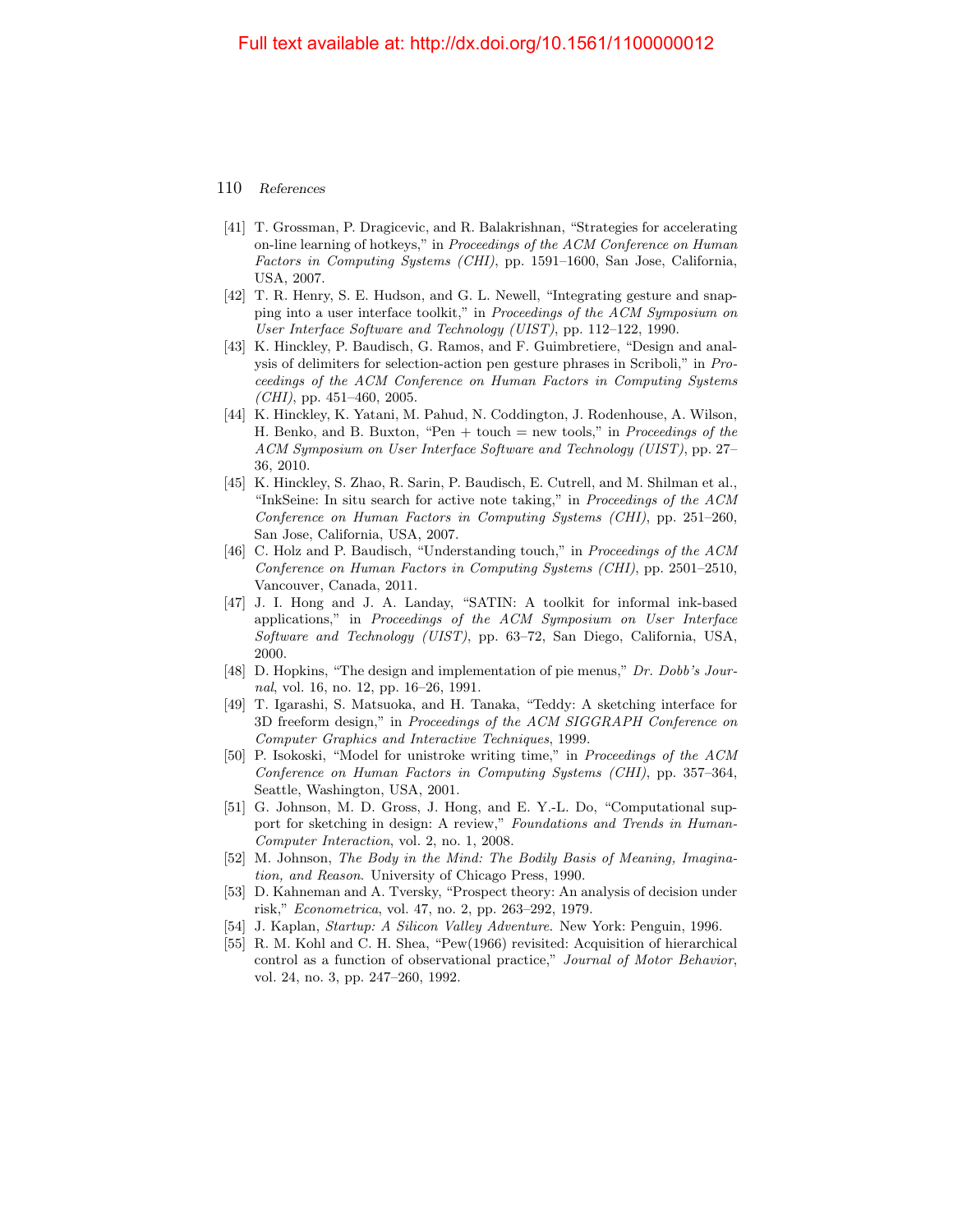- [56] T. Költringer and T. Grechenig, "Comparing the immediate usability of Graffiti 2 and virtual keyboard," in Extended Abstracts of the ACM Conference on Human Factors in Computing Systems (CHI), pp. 1175–1178, Vienna, Austria, April 24–29 2004.
- [57] P. O. Kristensson, "Discrete and continuous shape writing for text entry and control," Ph. D. Thesis, Linköping University, Sweden, 2007.
- [58] P. O. Kristensson and L. C. Denby, "Continuous recognition and visualization of pen strokes and touch-screen gestures," in Proceedings of the Eighth Eurographics Symposium on Sketch-Based Interfaces and Modeling (SBIM), pp. 95–102, New York, NY, USA: ACM, 2011. Doi=10.1145/2021164.2021181 http://doi.acm.org/10.1145/2021164.2021181.
- [59] P. O. Kristensson and S. Zhai, "SHARK<sup>2</sup>: A large vocabulary shorthand writing system for pen-based computers," in Proceedings of the ACM Symposium on User Interface Software and Technology (UIST), pp. 43–52, 2004.
- [60] P. O. Kristensson and S. Zhai, "Command strokes with and without preview: Using pen gestures on keyboard for command selection," in Proceedings of the ACM Conference on Human Factors in Computing Systems (CHI), pp. 1137– 1146, San Jose, CA, USA, 2007.
- [61] P. O. Kristensson and S. Zhai, "Learning shape writing by game playing," in Extended Abstracts of the ACM Conference on Human Factors in Computing Systems (CHI), pp. 1971–1976, San Jose, CA, USA, 2007.
- [62] G. Kurtenbach and B. Buxton, "GEdit: A test bed for editing by contiguous gestures," SIGCHI Bulletin, vol. 23, no. 2, pp. 22–26, 1991.
- [63] G. Kurtenbach and W. Buxton, "Issues in combining marking and direct manipulation techniques," in Proceedings of the ACM Symposium on User Interface Software and Technology (UIST), pp. 137–144, 1991.
- [64] G. Kurtenbach and W. Buxton, "User learning and performance with marking menus," in Proceedings of the ACM Conference on Human Factors in Computing Systems (CHI), pp. 258–264, 1994.
- [65] G. Kurtenbach, G. W. Fitzmaurice, R. N. Owen, and T. Baudel, "The hotbox: Efficient access to a large number of menu-items," in Proceedings of the ACM Conference on Human Factors in Computing Systems (CHI), Pittsburgh, Pennsylvania, USA, 1999.
- [66] G. Kurtenbach and T. P. Moran, "Contextual animation of gestural commands," Eurographics Computer Graphics Forum, vol. 13, no. 5, pp. 305–314, 1994.
- [67] G. Kurtenbach, A. Sellen, and W. Buxton, "An empirical evaluation of some articulatory and cognitive aspects of marking menus," Human-Computer Interaction, vol. 8, no. 1, pp. 1–23, 1993.
- [68] T. K. Landauer and R. A. Bjork, "Optimum rehearsal patterns and name learning," in Practical Aspects of Memory, (M. M. Gruneberg, P. E. Morris, and R. N. Sykes, eds.), pp. 625–632, London: Academic Press, 1978.
- [69] J. A. Landay and B. A. Myers, "Extending an existing user interface toolkit to support gesture recognition," in Proceedings of INTERACT '93 and CHI '93 Conference Companion on Human Factors in Computing Systems, pp. 91–92, Amsterdam, The Netherlands, 1993.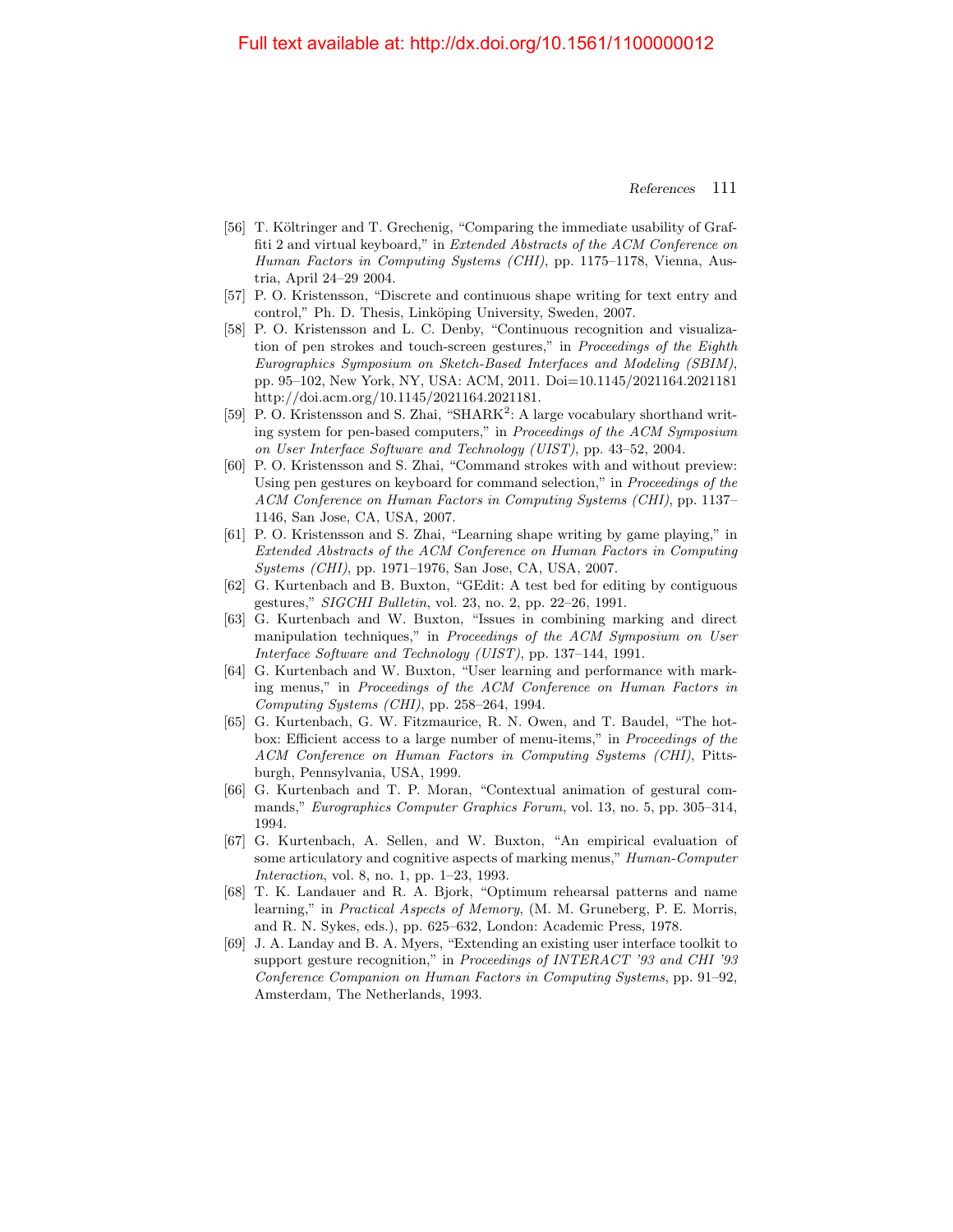- [70] J. A. Landay and B. A. Myers, "Interactive sketching for the early stages of user interface design," in Proceedings of the SIGCHI Conference on Human Factors in Computing Systems, pp. 43–50, Denver, Colorado, USA, 1995.
- [71] E. Lank and E. Saund, "Sloppy selection: Providing an accurate interpretation of imprecise selection gestures," Computers and Graphics, vol. 29, no. 4, pp. 490–500, 2005.
- [72] S. Lee and S. Zhai, "The performance of touch screen soft buttons," in Proceedings of the ACM Conference on Human Factors in Computing Systems  $(CHI)$ , pp. 309–318, 2009.
- [73] A. Leganchuk, S. Zhai, and W. Buxton, "Manual and cognitive benefits of two-handed input: An experimental study," ACM Transactions on Computer-Human Interaction, vol. 5, no. 4, pp. 326–359, 1998.
- [74] Y. Li, "Gesture search: A tool for fast mobile data access," in Proceedings of the ACM Symposium on User Interface Software and Technology (UIST), pp. 87–96, 2010.
- [75] Y. Li, "Protractor: A fast and accurate gesture recognizer," in Proceedings of the ACM Conference on Human Factors in Computing Systems (CHI), pp. 2169–2172, Atlanta, Georgia, USA, 2010.
- [76] Y. Li, K. Hinckley, Z. Guan, and J. A. Landay, "Experimental analysis of mode switching techniques in pen-based user interfaces," in Proceedings of the ACM Conference on Human Factors in Computing Systems (CHI), pp. 461–470, Portland, Oregon, USA, 2005.
- [77] H. Lieberman, The Tyranny of Evaluation, CHI Place Essay. 2003. Retrieved 2/5, 2010 http://web.media.mit.edu/∼[lieber/Misc/Tyranny-Evaluation.html.](http://web.media.mit.edu/~lieber/Misc/Tyranny-Evaluation.html)
- [78] S. Liebowitz and S. E. Margolis, "Typing errors," Reason Magazine, [http:](http://reason.com/9606/Fe.QWERTY.shtml) [//reason.com/9606/Fe.QWERTY.shtml,](http://reason.com/9606/Fe.QWERTY.shtml) 1996.
- <span id="page-20-0"></span>[79] S. J. Liebowitz and S. E. Margolis, "The fable of the keys," Journal of Law and Economics, vol. 33, no. 1, pp. 1–25, 1990.
- [80] A. C. Long, J. A. Landay, and L. A. Rowe, "Implications for a gesture design tool," in Proceedings of the ACM Conference on Human Factors in Computing Systems (CHI), pp. 40–47, 1999.
- [81] A. C. Long, L. A. Landay, and L. A. Rowe, "Those look similar! Issues in automating gesture design advice," in Proceedings of the Workshop on Perceptive User Interfaces (PUI), pp. 1–5, Orlando, Florida, USA, 2001.
- [82] A. C. Long, L. A. Landay, L. A. Rowe, and J. Michiels, "Visual similarity of pen gestures," in Proceedings of the ACM Conference on Human Factors in Computing Systems (CHI), pp. 360–367, 2000.
- [83] G. Lucchese, M. Field, J. Ho, R. Gutierrez-Osuna, and T. Hammond, "GestureCommander: Continuous touch-based gesture prediction," in Extended Abstracts of the ACM Conference on Human Factors in Computing Systems (CHI EA), pp. 1925–1930, New York, NY, USA, 2012. DOI=10.1145/ 2212776.2223730 http://doi.acm.org/10.1145/2212776.2223730.
- [84] I. S. MacKenzie and S. X. Zhang, "The immediate usability of Graffiti," in Proceedings of Graphics Interface (GI), pp. 129–137, Kelowna, British Columbia, Canada, 1997.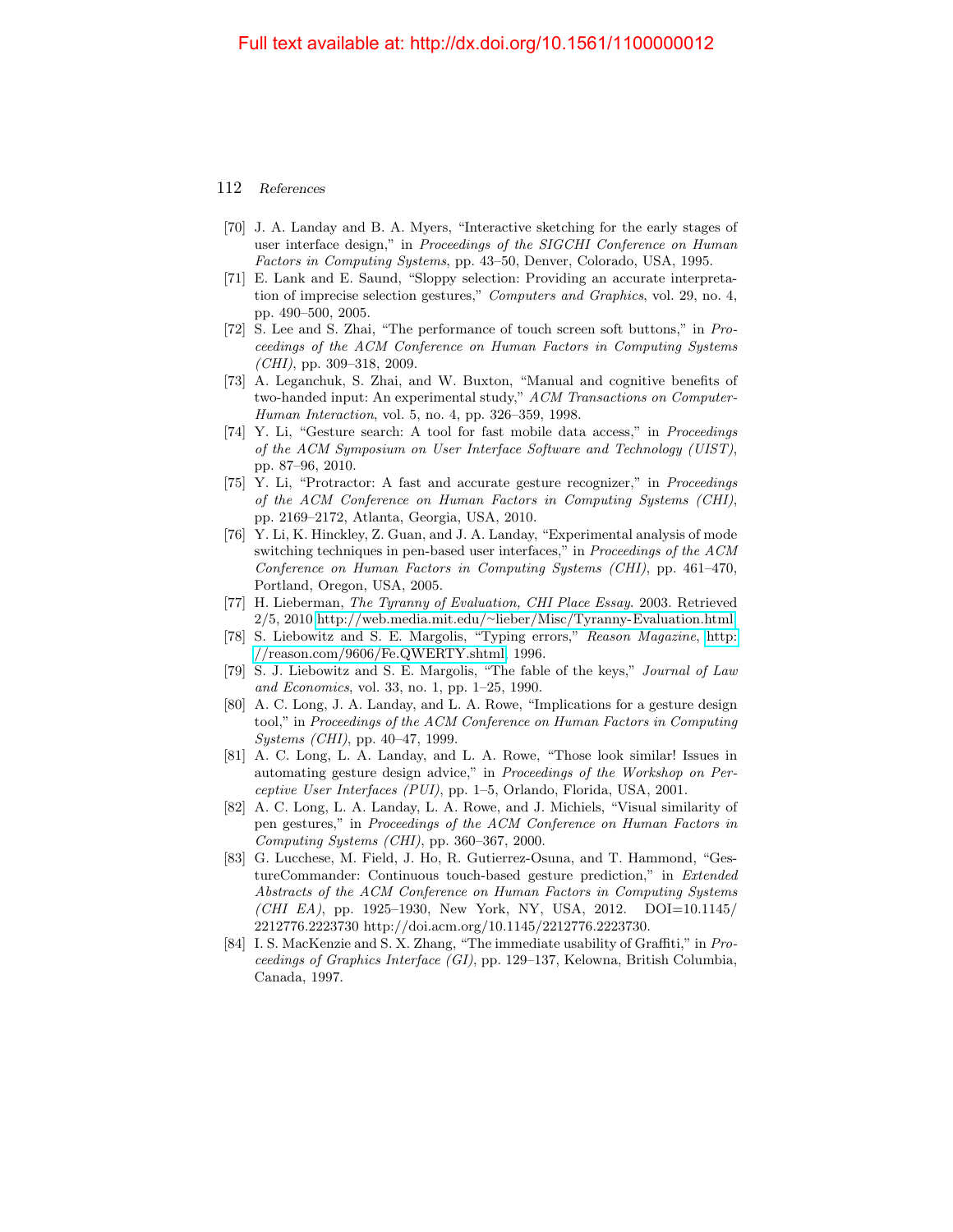- [85] J. Mankoff and G. D. Abowd, "Cirrin: A word-level unistroke keyboard for pen input," in Proceedings of the ACM Symposium on User Interface Software and Technology (UIST), Technical Note, pp. 213–214, 1998.
- [86] M. S. Mayzner and M. E. Tresselt, "Tables of single-letter and digram frequency counts for various word-length and letter-position combinations," Psychonomic Monograph Supplements, vol. 1, no. 2, pp. 13–32, 1965.
- [87] S. Mitra and T. Acharya, "Gesture recognition: A survey," IEEE Transactions on Systems, Man and Cybernetics — Part C: Applications and Reviews, vol. 37, no. 3, pp. 311–324, 2007.
- [88] T. P. Moran and S. Zhai, "Beyond the desktop metaphor in seven dimensions," in Beyond the Desktop Metaphor  $-$  Designing Integrated Digital Work Environments, (V. Kaptelinin and M. Czerwinski, eds.), pp. 335–354, The MIT Press, 2007.
- [89] P. Morrel-Samuels, "Clarifying the distinction between lexical and gestural commands," International Journal of Man-Machine Studies, vol. 32, no. 5, pp. 581–590, 1990.
- [90] M. W. Newman, J. Lin, J. I. Hong, and J. A. Landay, "DENIM: An informal web site design tool inspired by observations of practice," Human-Computer Interact, vol. 18, no. 3, pp. 259–324, 2003.
- <span id="page-21-0"></span>[91] W. M. Newman and R. F. Sproull, Principles of Interactive Computer Graphics. New York: McGraw-Hill, 1979.
- <span id="page-21-2"></span>[92] D. Norman and J. Nielsen, "Gestural interfaces: A step backwards in usability," Interactions, vol. 17, pp. 46–49, 2010.
- [93] D. A. Norman, Emotional Design: Why We Love (or Hate) Everyday Things. Basic Books, 2003.
- [94] D. R. J. Olsen, "Evaluating user interface systems research," in Proceedings of the ACM Symposium on User Interface Software and Technology (UIST), pp. 251–258, Newport, Rhode Island, USA, 2007.
- <span id="page-21-1"></span>[95] E. R. Pedersen, K. McCall, T. P. Moran, and F. G. Halasz, "Tivoli: An electronic whiteboard for informal workgroup meetings," in Proceedings of INTERACT '93 and CHI '93 Conference on Human Factors in Computing Systems, pp. 391–398, Amsterdam, The Netherlands, 1993.
- [96] K. Perlin, "Quikwriting: Continuous stylus-based text entry," in Proceedings of the ACM Symposium on User Interface Software and Technology (UIST), Technical Note, pp. 215–216, 1998.
- [97] A. Pirhonen, S. Brewster, and C. Holguin, "Gestural and audio metaphors as a means of control for mobile devices," in Proceedings of the Conference on Human Factors in Computing Systems (CHI): Changing Our World, Changing Ourselves, 2002.
- [98] R. W. Proctor and A. Dutta, Skill Acquisition and Human Performance. Thousand Oaks, CA: Sage, 1995.
- [99] G. Ramos, M. Boulos, and R. Balakrishnan, "Pressure widgets," in Proceedings of the ACM Conference on Human Factors in Computing Systems (CHI), pp. 487–494, Vienna, Austria, 2004.
- [100] D. Rubine, "Specifying gestures by example," in Proceedings of the ACM SIGGRAPH Conference on Computer Graphics and Interactive Techniques, pp. 329–337, 1991.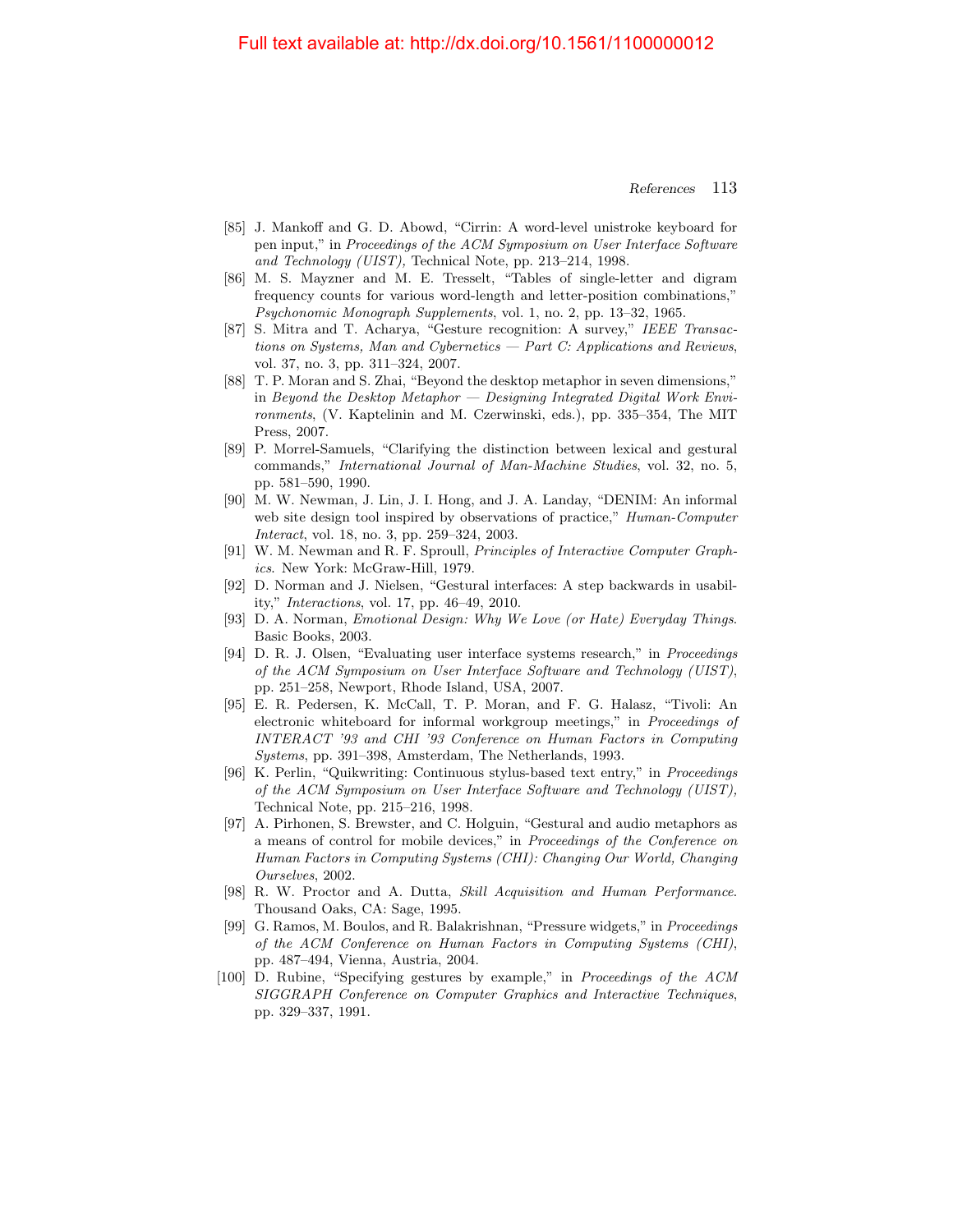- [101] S. Russell and P. Norvig, Artificial Intelligence: A Modern Approach. Prentice Hall, 2nd ed., 2002.
- [102] R. A. Schmidt and R. Bjork, "New conceptionalizations of practice: Common principles in three paradigms suggest concepts for training," Psychological Science, vol. 3, no. 4, pp. 207–217, 1992.
- [103] R. A. Schmidt and T. D. Lee, Motor Control & Learning: A Behavioral Emphasis. Human Kinetics, 5th ed., 2011.
- [104] W. Schneider and R. M. Shiffrin, "Controlled and automatic human information processing: I. detection, search, and attention," Psychological Review, vol. 84, no. 1, pp. 1–66, 1977.
- [105] W. Schneider and R. M. Shiffrin, "Controlled and automatic human information processing: II. perceptual learning, automatic attending and a general theory," Psychological Review, vol. 84, no. 2, pp. 127–190, 1977.
- [106] B. Signer, M. C. Norrie, and U. Kurmann, "iGesture: A Java framework for the development and deployment of stroke-based online gesture recognition algorithms," Technical Report ETH Zurich, TR561, 2007.
- [107] M. Smyth and G. Silvers, "Functions of vision in the control of handwriting," Acta Psychologica, vol. 66, pp. 47–64, 1987.
- <span id="page-22-0"></span>[108] I. E. Sutherland, "Sketchpad: A man-machine graphical communication system," MIT Lincoln Laboratory, Technical Report No. 296, 1963.
- [109] C. C. Tappert, "Cursive script recognition by elastic matching," IBM Journal of Research & Development, vol. 26, no. 6, pp. 756–771, 1982.
- [110] C. C. Tappert, C. Y. Suen, and T. Wakahara, "The state of the art in online handwriting recognition," IEEE Transactions on Pattern Analysis and Machine Intelligence, vol. 12, no. 8, 1990.
- [111] H. Tu, X. Ren, and S. Zhai, "A comparative evaluation of finger and pen stroke gestures," in Proceedings of the ACM Conference on Human Factors in Computing Systems (CHI), pp. 1287–1296, 2012.
- [112] E. Tulving, "Introduction to memory," in The New Cognitive Neurosciences, (M. S. Gazzaniga, ed.), pp. 727–732, Cambridge, MA: MIT Press, 2nd ed., 2000.
- [113] R. van Doorn and P. Keuss, "The role of vision in the temporal and spatial control of handwriting," Acta Psychologica, vol. 81, pp. 269–286, 1992.
- [114] R.-D. Vatavu, "The effect of sampling rate on the performance of templatebased gesture recognizers," in Proceedings of the International Conference on Multimodal Interfaces, pp. 271–278, Alicante, Spain, 2011.
- [115] D. Venolia and F. Neiberg, "T-cube: A fast, self-disclosing pen-based alphabet," in Proceedings of the ACM Conference on Human Factors in Computing Systems (CHI), pp. 265–270, 1994.
- [116] P. Viviani and T. Flash, "Minimum-jerk, two-third power law, and isochrony: Converging approches to movement planning," Journal of Experimental Psychology: Human Perception and Performance, vol. 21, no. 1, pp. 32–53, 1995.
- [117] P. Viviani and C. Terzuolo, "Trajectory determines movement dynamics," Neuroscience, vol. 7, no. 2, pp. 431–437, 1982.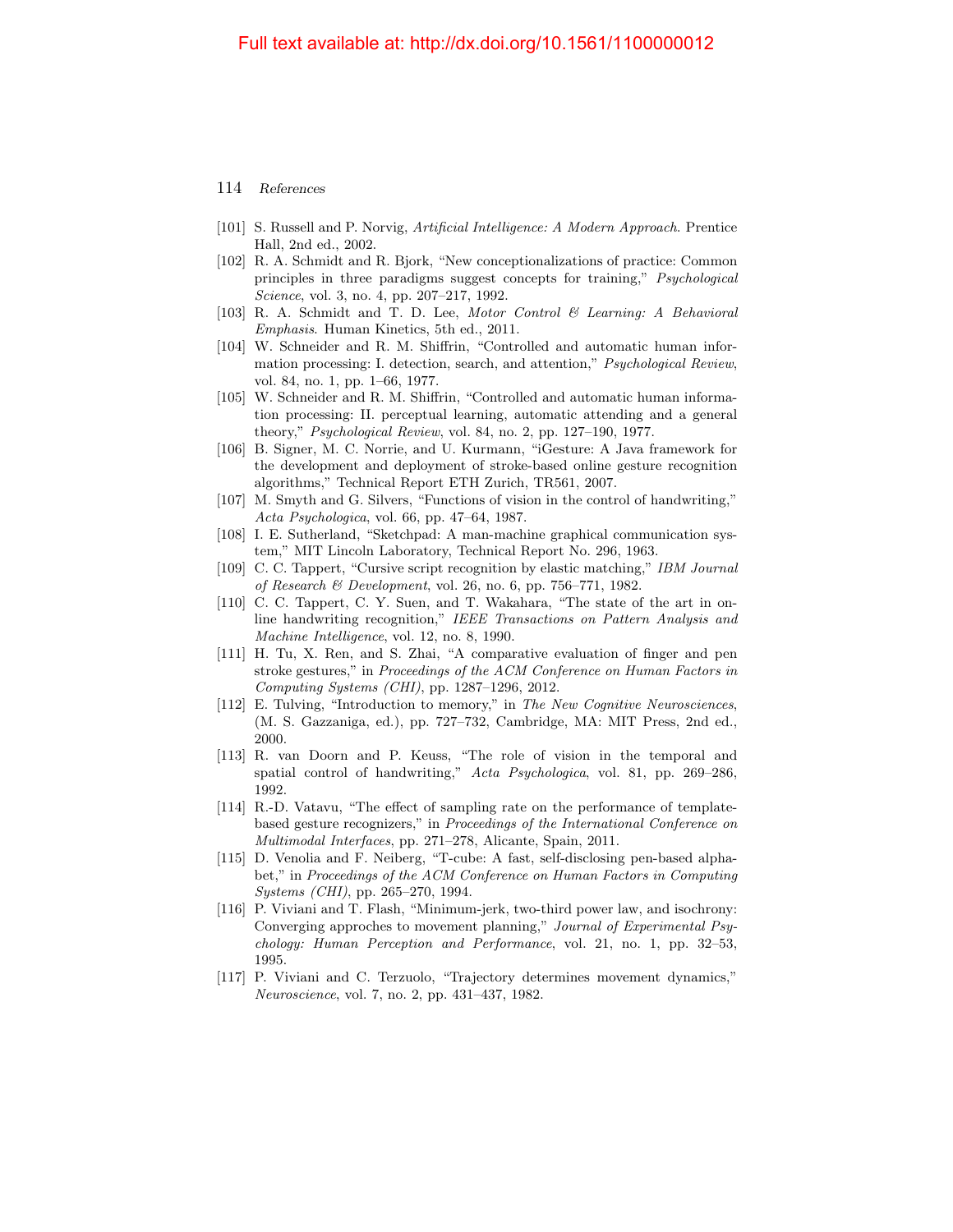- [118] F. Wang, X. Cao, X. Ren, and P. Irani, "Detecting and leveraging finger orientation for interaction with direct-touch surfaces," in Proceedings of the ACM Symposium on User Interface Software and Technology (UIST), Victoria, BC, Canada, 2009.
- [119] D. B. Willingham, "A neuropsychological theory of motor skill learning," Psychological Review, vol. 105, pp. 558–584, 1998.
- [120] J. O. Wobbrock, M. R. Morris, and A. D. Wilson, "User-defined gestures for surface computing," in Proceedings of the ACM Conference on Human Factors in Computing Systems (CHI), 2009.
- [121] J. O. Wobbrock and B. A. Myers, "Gestural text entry on multiple devices," in Proceedings of the ACM SIGACCESS Conference on Computers and Acces $sibility$ , pp. 184–185, Baltimore, MD, USA, 2005.
- [122] J. O. Wobbrock and B. A. Myers, "Trackball text entry for people with motor impairments," in Proceedings of the ACM Conference on Human Factors in Computing Systems (CHI), pp. 479–488, 2006.
- [123] J. O. Wobbrock, B. A. Myers, and D. H. Chau, "In-stroke word completion," in Proceedings of the ACM Symposium on User Interface Software and Technology (UIST), pp. 333–336, Montreux, Switzerland, 2006.
- [124] J. O. Wobbrock, B. A. Myers, and J. A. Kembel, "EdgeWrite: A stylus-based text entry method designed for high accuracy and stability of motion," in Proceedings of the ACM Symposium on User Interface Software and Technology  $(UIST)$ , pp. 61–70, 2003.
- [125] J. O. Wobbrock, A. D. Wilson, and Y. Li, "Gestures without libraries, toolkits or training: A \$1 recognizer for user interface prototypes," in Proceedings of the ACM Symposium on User Interface Software and Technology (UIST), pp. 159–168, Newport, Rhode Island, USA, 2007.
- [126] C. G. Wolf, "Can people use gesture commands?," ACM SIGCHI Bulletin, vol. 18, no. 2, pp. 73–74, 1986.
- [127] C. G. Wolf and P. Morrel-Samuels, "The use of hand-drawn gestures for text editing," International Journal of Man-Machine Studies, vol. 27, no. 1, pp. 91–102, 1987.
- <span id="page-23-0"></span>[128] C. G. Wolf and J. R. Rhyne, "Gesturing with shared drawing tools," in Proceedings of INTERACT '93 and CHI '93 Conference Companion on Human Factors in Computing Systems, Amsterdam, The Netherlands, 1993.
- [129] J. Yin, X. Ren, and S. Zhai, "Pen pressure control in trajectory-based interaction," Behaviour & Information Technology, vol. 29, no. 2, pp. 137–148, 2010.
- [130] R. C. Zeleznik, K. P. Herndon, and J. F. Hughes, "SKETCH: An interface for sketching 3D scenes," in Proceedings of the ACM SIGGRAPH Conference on Computer Graphics and Interactive Techniques, 1996.
- [131] S. Zhai, "Evaluation is the worst form of HCI research except all those other forms that have been tried," CHI Place Essay, Retrieved 2/5, 2010 from [http:](http://www.almaden.ibm.com/u/zhai/papers/EvaluationDemocracy.htm) [//www.almaden.ibm.com/u/zhai/papers/EvaluationDemocracy.htm,](http://www.almaden.ibm.com/u/zhai/papers/EvaluationDemocracy.htm) 2003.
- [132] S. Zhai, J. Accot, and R. Woltjer, "Human action laws in electronic virtual worlds — an empirical study pf path steering performance in VR," Presence, vol. 13, no. 2, pp. 113–127, 2004.